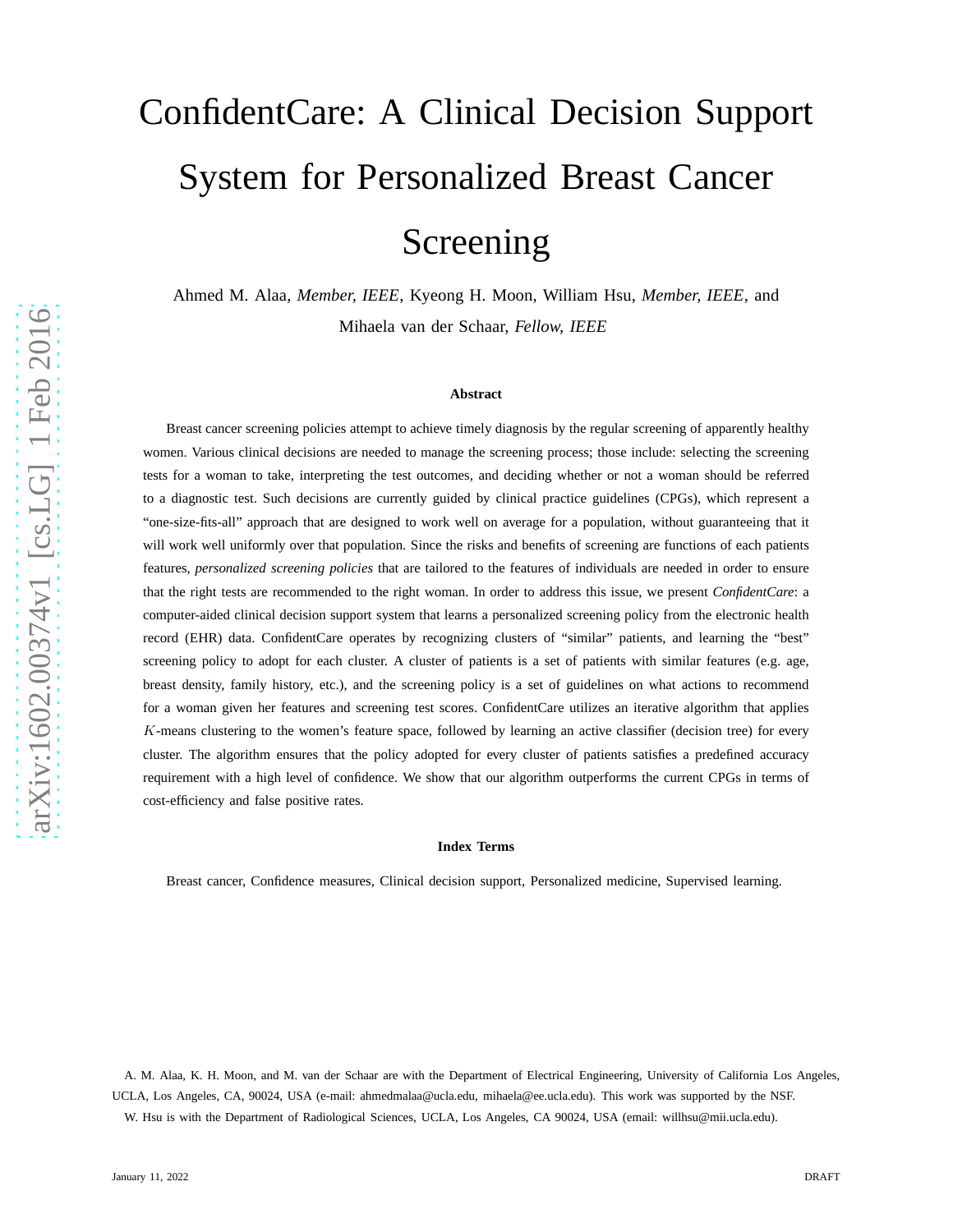# ConfidentCare: A Clinical Decision Support System for Personalized Breast Cancer Screening

#### I. INTRODUCTION

Personalized medicine is a new healthcare paradigm that aims to move beyond the current "one-size-fits-all" approach to medicine and, instead, takes into account the features and traits of individual patients: their genes, microbiomes, environments, and lifestyles [1]-[3]. Vast attention has been recently dedicated to research in personalized medicine that builds on data science and machine learning techniques in order to customize healthcare policies. For instance, the White House has led the "precision medicine initiative" [4], which is scheduled for discussion in the American Association for the Advancement of Science annual meeting for the year 2016 [5]. Breast cancer screening is one example for a healthcare process that can potentially benefit from personalization. Screening is carried out in order to diagnose a woman with no apparent symptoms in a timely manner [6]-[8]. However, the screening process entails both benefits and costs that can differ from one patient to another [9], which signals the need for personalized screening policies that balance such benefits and costs in a customized manner.

In this paper, we present ConfidentCare: a clinical decision support system (CDSS) that is capable of learning and implementing a personalized screening policy for breast cancer. The personalized screening policy is learned from data in the electronic health record (EHR), and is aimed to issue recommendations for different women with different features on which when should they take screening tests, which specific tests to take, and in what sequence. ConfidentCare discovers subgroups of "similar" patients from the EHR data, and learns how to construct a screening policy that will work well for each subgroup with a high level of confidence. Our approach can provide significant gains in terms of both the cost-efficiency, and the accuracy of the screening process as compared to other "one-size-fits-all" approaches adopted by current clinical practice guidelines (CPGs) that apply the same policy on all patients.

# *A. Breast cancer screening and the need for personalization*

While breast cancer screening is believed to reduce mortality rates [8], it is associated with the risks of "overscreening", which leads to unnecessary costs, and "overdiagnosis", which corresponds to false positive diagnoses that lead the patients to receive unnecessary treatments [9]. While different patients have different levels of risks for developing breast cancer [10]-[14]; different tests have different monetary costs, and different levels of accuracy that depend on the features of the patient [15]; common CPGs are aimed at populations, and are not typically tailored to specific individuals or significant subgroups [16]-[19].

1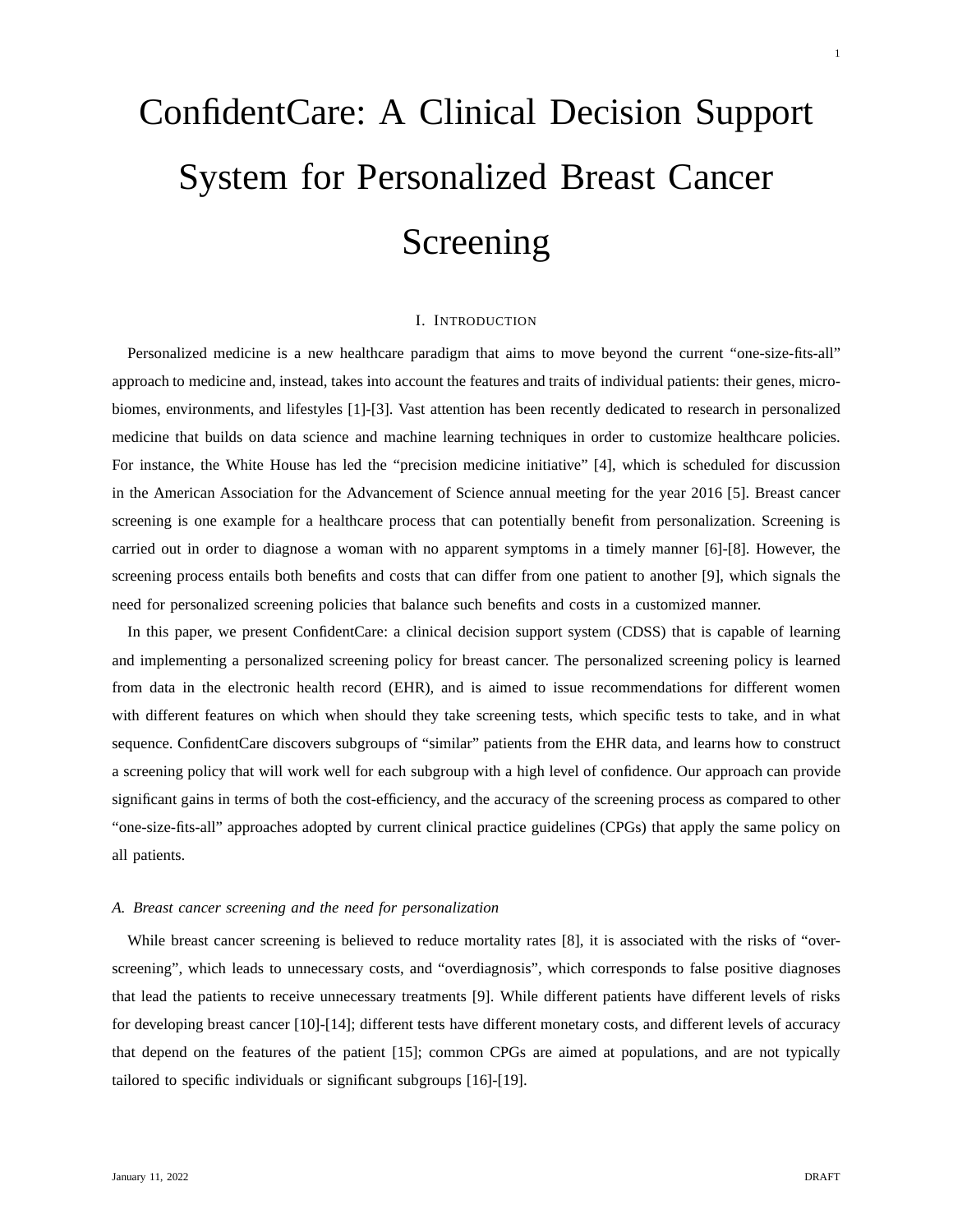Being designed to work well on "average" for a population of patients, following CPGs may lead to overscreening or overdiagnosis for specific subgroups of patients, such as young women at a high risk of developing breast cancer, or healthy older women who may have a relatively longer expected lifespan [20]. Moreover, some screening tests may work well for some patients, but not for others (e.g. a mammogram test will exhibit low accuracy for patients with high breast density [15]), which can either lead to "overdiagnosis" or poor tumor detection performance. Migrating from the "one-size-fits-all" screening and diagnosis policies adopted by CPGs to more individualized policies that recognizes and approaches different subgroups of patients is the essence of applying the personalized

#### *B. Contributions*

ConfidentCare is a computer-aided clinical decision support system that assists clinicians in making decisions on which (sequence of) screening tests a woman should take given her features. ConfidentCare resorts to the realm of supervised learning in order to learn a personalized screening policy that is tailored to subgroups of patients. In particular, the system recognizes different subgroups of patients, learns the policy that fits each subgroup, and prompts recommendations for screening tests and clinical decisions that if followed will lead to a desired accuracy requirement with a desired level of confidence.

medicine paradigm to the breast cancer clinical environment [15], [20]-[23].

Fig. ?? offers a system-level illustration for ConfidentCare<sup>1</sup>. The system operates in two stages: an offline stage in which it learns from the EHR data how to cluster patients, and what policy to follow for every cluster, and an execution stage in which it applies learned policy to every woman by first matching her with the closest cluster of patients in the EHR, and then approach her with the policy associated with that cluster. The main features of ConfidentCare are:

- ConfidentCare discovers a set of patients' subgroups. Given certain accuracy requirements and confidence levels set by the clinicians, ConfidentCare ensures that every subgroup of patients would experience a diagnostic accuracy, and a confidence level on that accuracy, that meets these requirements. Thus, unlike CPGs that perform well only on average, ConfidentCare ensures that performance is reasonable for every discovered subgroups of patients.
- ConfidentCare ensures cost-efficiency, i.e. patients are not overscreened, and the sequence of recommended screening tests minimizes the screening costs.

We show that ConfidentCare can improve the screening cost-efficiency when compared with CPGs, can offer performance guarantees for individual subgroups of patients with a desired level of confidence, and outperforms the "one-size-fits-all" approaches in terms of the accuracy of clinical decisions. Moreover, we show that ConfidentCare can achieve a finer granularity in its learned policy with respect to the patients feature space when it is provided with more training data. Our results emphasize the value of personalization in breast cancer clinical environments, and represent a first step towards individualizing breast cancer screening, diagnosis and treatment.

<sup>&</sup>lt;sup>1</sup>We will revisit this figure and give a more detailed explanation for the system components in the next Section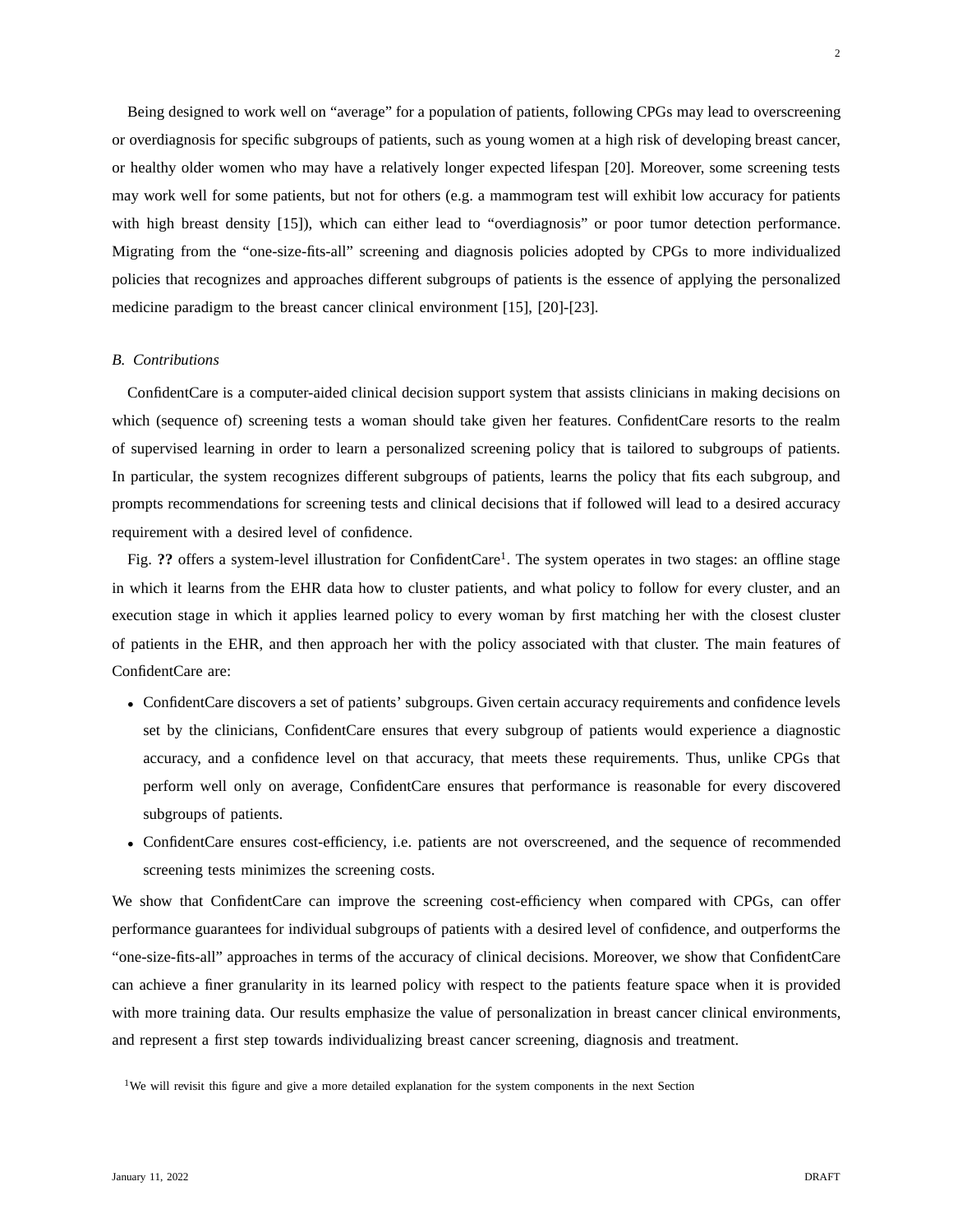### *C. Related works*

*1) Personalized (precision) medicine:* While medical studies investigated the feasibility, potential and impact of applying the concepts of personalized medicine in the breast cancer clinical environments [1]-[3], [15]-[25], [28][29], none of these works provided specific tools or methods for building a personalized healthcare environment. For instance, in [15], it has been shown that CPGs, which recommend screening tests only based on the age ranges, such as the European Society for Medical Oncology (ESMO) CPG and the American Cancer Society (ACS) CPG, are not cost-efficient for many subgroups of patients, where cost-efficiency was measured in terms of "costs per quality-adjusted life-year", and the authors recommended that screening should be personalized on the basis of a patient's age, breast density, history of breast biopsy, and the family history of breast cancer. Similar results were portrayed in other medical studies [23]-[25], all suggesting that personalization using dimensions other than the age can yield more cost efficiency.

Personalizing breast cancer screening is envisioned to not only improve the cost-efficiency of the process, but also to improve the diagnostic accuracy. This is because current CPGs do not consider the individual features of a woman when recommending screening tests; thus decisions on which a woman needs to take an additional screening tests, or proceed to a diagnostic test (biopsies) are not tailored to the woman's individual features. Therefore, false negative diagnoses rates reported by clinicians who follow CPGs reflect the average accuracy over all the population of patients, but CPGs give no guarantee that the diagnostic accuracy and the associated confidence levels of their guidelines are reasonable for every subgroup of "similar" patients [26][27]; such subgroups can be significantly different in their traits and hence may require being dealt with via different screening and diagnosis policies.

*2) Dynamic treatment regimes:* Perhaps the work that relates most to this paper is that on Dynamic treatment regimes (DTRs) [31]-[35]. A DTR is typically a sequence of decision rules, with one rule per stage of clinical intervention, where each rule maps up-to-date patient information to a recommended treatment [31]. DTRs are constructed via reinforcement learning techniques, such as Q-learning, where the goal is to find an "optimal treatment policy": a sequential mapping of the patient's information to recommended treatments that would maximize the patient's long term reward. However, these works profoundly differ from the setting we consider in the following aspects: DTRs are only focused on recommending treatments and do not consider screening and diagnoses; costefficiency is not considered in the design of DTR policies since they only consider the "value of information" in recommending treatments; and finally, while confidence measures can be computed for policies in DTRs [33], the policies themselves are not designed in a way that guarantees to the clinician a certain level of reliability for every subgroup of patients.

*3) Active classification for medical diagnosis:* Screening and diagnostic clinical decisions typically involve "purchasing costly information" for the patients, which relates to the paradigm of active learning [41]-[48]. We note that in our setting, clinicians "purchase" costly features of the patients rather than purchasing unobserved labels, which makes our setting profoundly different from the conventional active learning framework [41]-[43].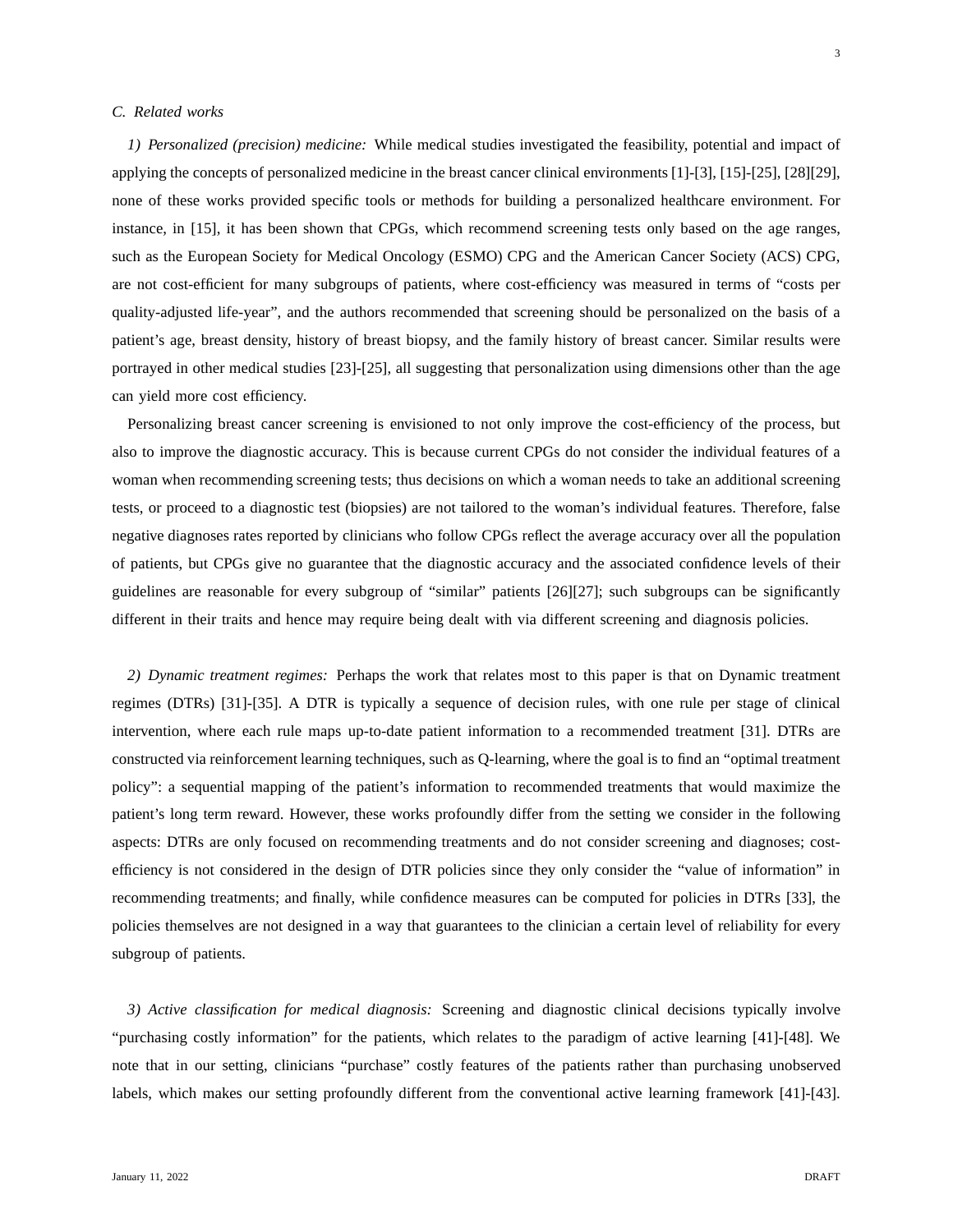| Method                   | <b>Personalization</b> | <b>Accuracy and</b><br>confidence<br>guarantees | Cost-<br>efficiency |  |
|--------------------------|------------------------|-------------------------------------------------|---------------------|--|
| <b>DTRs</b>              | Yes                    | No                                              | No                  |  |
| Active<br>classification | No                     | No                                              | Yes                 |  |
| ConfidentCare            | Yes                    | Yes                                             | Yes                 |  |

TABLE I: Comparison against existing literature

Classification problems in which some features are costly are referred to as "active classification" [44], or "active sensing" [47]. Such problems have been addressed in the context of medical diagnosis in [44]-[48], but all these works correspond to solving an unconstrained optimization problem that targets the whole population, for which no personalized accuracy or confidence guarantees can be claimed. Table II positions our paper to the existing literature with respect to various aspects.

The rest of the paper is organized as follows. In Section II, we present the system components and the problem formulation for designing personalized screening policies. Next, in Section III, we propose the ConfidentCare algorithm. In Section IV, we carry out various experiments using a dataset collected at the UCLA medical center in order to highlight the advantages of ConfidentCare. Finally, in Section V, we draw our conclusions.

#### II. CONFIDENTCARE: SYSTEM COMPONENTS AND OPERATION

#### *A. System operation*

ConfidentCare is a computer-aided clinical decision support system that learns a personalized screening policy from the EHR data. By a "personalized screening policy" we mean: a procedure for recommending an action for the clinician to take based on the individual features of the patient, and the outcomes of the screening tests taken by that patient. An action can be: letting the patient take an additional screening test, proceed to a diagnostic test (e.g. biopsy), or just recommend a regular follow-up.

The tasks that ConfidentCare carries out can be summarized as follows:

- **Discover the granularity of the patient's population**: The system is provided with training data from the EHR that summarizes previous experiences of patients in terms of the screening tests they took, their test results, and their diagnoses. From such data, ConfidentCare recognizes different *subgroups* or *clusters* of patients who are similar in their features and can be approached using the same screening policy.
- **Learn the best policy for each subgroup of patients**: Having discovered the distinct subgroups of patients from the training data, ConfidentCare finds the best screening policy for each of these subgroups; by a "best" policy we mean: a policy that minimizes the screening costs while maintaining a desired level of diagnostic accuracy, with a high level of confidence that is set by the clinicians. The more training data provided to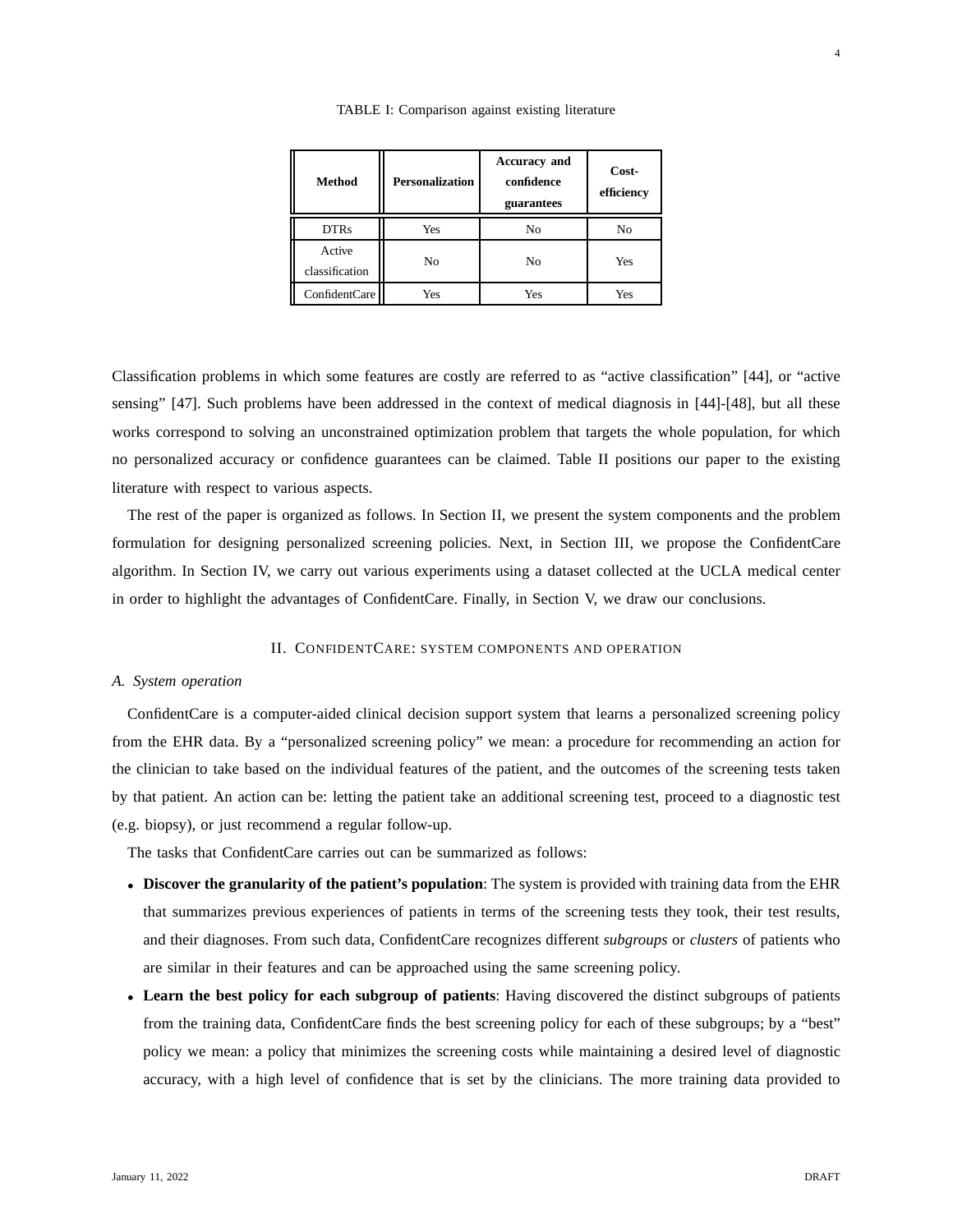5

ConfidentCare, the more "granular" is the learned policy in the sense that more subgroups of patients can be discovered, and thus the extent of personalization and precision would increase consequently.

• **Identify the incoming patients' subgroups and execute their personalized policies**: After being trained, ConfidentCare handles an incoming patient by observing her features, identifying the subgroup to which she belongs, and decides the appropriate screening policy that needs to be followed for her.

ConfidentCare can be thought of as an algorithm that stratifies the pool of patients into clusters, and automatically generates multiple CPGs, one for each cluster, in order to issue the best customized guidelines to follow for each cluster. The algorithm ensures that the accuracy of clinical decisions for each cluster satisfy a certain requirement with a certain confidence level.

# *B. Idiosyncrasies of the breast cancer clinical environment*

Patients' features fall into two categories: *personal features*, and *screening features*. Personal features are observable at no cost, and are accessible without the need for taking any screening tests, for that they are provided by the patient herself via a questionnaire, etc. The personal features include numerical and categorical features such as: age, age at menarche, number of previous biopsies, breast density, age at first child birth, and the family history [15].

Screening tests reveal another set of costly features for the patient, which we call: the screening features. The screening features comprise the radiological assessment of breast images, usually encoded in the form of BI-RADS (Breast Imaging Report and Data System) scores [26]. The BI-RADS scores take values from the set  $\{1, 2, 3, 4A, 4B, 4C, 5, 6\}$ , the interpretation of which is given in Table II. BI-RADS scores of 3 or above are usually associated with followup tests or biopsy. The descriptions of all the personal and screening features are shown in Table III.

ConfidentCare considers three possible multimedia-based screening tests in the screening stage, which represent three different imaging modalities: mammogram (MG), ultrasound (US), and magnetic resonance imaging (MRI). Every screening test is associated with different costs and risks, which are functions of the patients' personal features. We consider a generic cost function that incorporates both the misclassification costs in addition to the monetary costs (the detailed cost model is provided in the next subsection) [25]. Other screening features can also include genetic ones, yet we do not consider these in this paper since such features are not revealed by the screening tests under consideration. However, ConfidentCare algorithm together with the theoretical framework tackled in this section can handle any generic class of features and tests, including genetic tests.

ConfidentCare recommends an action upon observing the outcome of a specific screening test. The actions can either be: recommend a regular (1 year) followup, recommend a diagnostic test (biopsy), or an intermediate recommendation for an additional (costly) screening test (short-ter followup). The final action recommended by the screening policy is either to proceed to a diagnostic test, or to take a regular followup (screening) test after 1 or 2 years. The accuracy measures that we adopt in this paper are: the false positive rate (FPR) and the false negative rate (FNR), which are defined as follows: the FPR is the probability that a patient with a negative true diagnosis (benign or no tumor) is recommended to proceed to a diagnostic test, whereas the FNR is the probability that a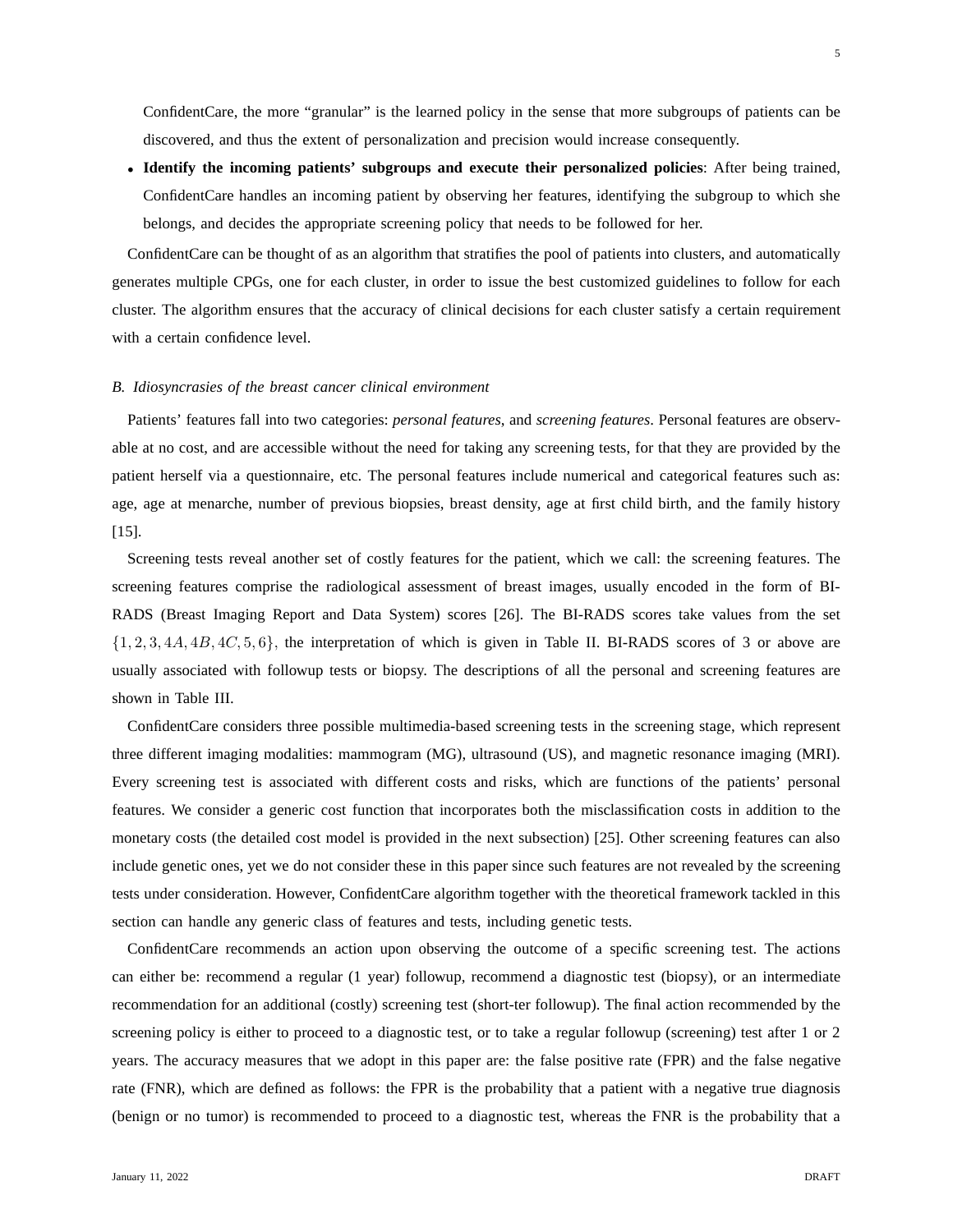| TABLE II: BI-RADS scores interpretation |  |  |
|-----------------------------------------|--|--|
|-----------------------------------------|--|--|

| Score                       | <b>Interpretation</b>                 |  |  |
|-----------------------------|---------------------------------------|--|--|
|                             | Incomplete.                           |  |  |
|                             | Negative.                             |  |  |
| $\mathcal{D}_{\mathcal{L}}$ | Benign.                               |  |  |
| 3                           | Probably benign.                      |  |  |
| 4A                          | Low suspicion for malignancy.         |  |  |
| 4B                          | Intermediate suspicion of malignancy. |  |  |
| 4C                          | Moderate concern.                     |  |  |
| 5                           | Highly suggestive of malignancy.      |  |  |
| 6                           | Known biopsy – proven malignancy.     |  |  |

TABLE III: Personal and screening features

| <b>Personal feature</b>        | Description and range of values                                                                                                                                                                                            |                              |                                                      |
|--------------------------------|----------------------------------------------------------------------------------------------------------------------------------------------------------------------------------------------------------------------------|------------------------------|------------------------------------------------------|
| Age information                | Age at screening test time-age at<br>menarche-age at first child birth.                                                                                                                                                    |                              |                                                      |
| Family history                 | Number of first degree relatives who<br>developed breast cancer (First degree<br>relatives are: mother, sister, and<br>daughter).                                                                                          |                              |                                                      |
| Number of<br>previous biopsies | An integer number of biopsies.<br>Described by four categories:                                                                                                                                                            | <b>Screening</b><br>features | <b>Description</b>                                   |
|                                | • Category 1: The breast is almost<br>entirely fat (fibrous and glandular<br>tissue $< 25\%$ ).<br>• Category 2: There are scat-<br>tered fibro-glandular densities (fi-<br>brous and glandular tissue 25%<br>to $50\%$ ). | MG BI-RADS                   | Radiological assessment of the<br>mammogram imaging. |
|                                |                                                                                                                                                                                                                            | <b>US BI-RADS</b>            | Radiological assessment of the<br>ultrasound test.   |
|                                |                                                                                                                                                                                                                            | <b>MRI BI-RADS</b>           | Radiological assessment of the MRI<br>test.          |
| Breast density                 | • Category 3: The breast tissue<br>is heterogeneously dense (fibrous<br>and glandular tissue $50\%$ to<br>75%).<br>• Category 4: The breast tissue<br>is extremely dense (fibrous and<br>glandular tissue $> 75\%$ ).      |                              |                                                      |

patient with a positive true diagnosis (malignant tumor) is recommended to take a regular followup screening test [30].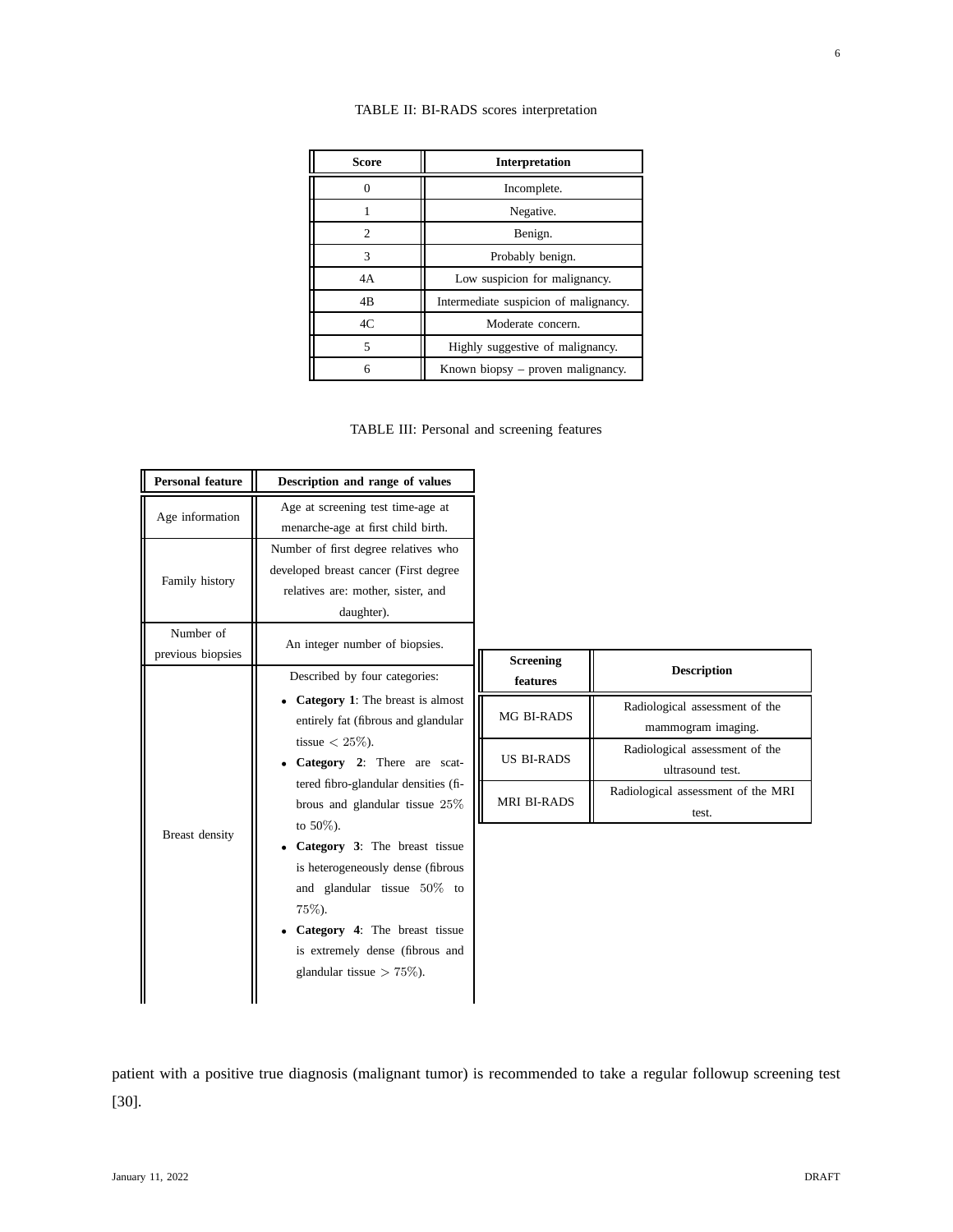#### *C. System components*

ConfidentCare is required to deal with the environment specified above and carry out the three tasks mentioned earlier, which are: discovering the granularity of the patients' population, learning the appropriate policies for each subgroup of patients, and handling incoming patients by executing the learned, personalized policy that best matches their observed features and traits.

In the following, we describe the ConfidentCare algorithm, which implements those tasks using supervised learning. The algorithm requires the following inputs from the clinician:

- A training set comprising a set of patients with their associated features, screening tests taken, and their true diagnoses.
- A restrictions on the maximum tolerable FNR.
- A desired confidence level on the FNR in the diagnoses issued by the system.

Provided by the inputs above, ConfidentCare operates through two basic stages:

- **Offline policy construction stage:** Given the training data and all the system inputs, ConfidentCare implements an iterative algorithm to cluster the patients' personal feature space, and then learns a separate *active classifier* for each cluster of patients. Each active classifier associated with a cluster of patients is designed such that it minimizes the overall screening costs, and meets the FNR and confidence requirements. The algorithm runs iteratively until it maximizes the number of patient clusters for which there exist active classifiers that can guarantee the performance and confidence requirements set by the clinician, thereby ensuring the maximum level of personalization, i.e. ensure that the space of all patients' personal features is segmented into the finer possible set of partitions, where the performance requirements hold for each of such partitions.
- **Policy execution stage:** Having learned a policy based on the training data, ConfidentCare executes the policy by observing the personal features of an incoming patient, associate her with a cluster (and consequently, an already learned active classifier), and then the classifier handles the patient by recommending screening tests and observing the test outcomes, until a final action is recommended.

Fig. **??** illustrates the components and operation of ConfidentCare. In the *offline policy construction stage*, ConfidentCare is provided with training data from the EHR, the maximum tolerable FNR, and the desired level of confidence. ConfidentCare runs an iterative algorithm that clusters the patients' personal feature space, and learns the best active classifier (the most cost-efficient classifier that meets the FNR accuracy and confidence requirements) for each cluster. In the *policy execution stage*, ConfidentCare observes the personal features of the incoming patient, associates her with a patients cluster, and then recommends a sequence of screening tests to that patient until it issues a final recommendation.

For instance, assume that the set of personal features are given by a tuple *(Age, breast density, number of first degree relatives with breast cancer)*. A patient with a personal features vector (55, 40%,0) is approached by ConfidentCare. The system associates the patient with a certain cluster of patients that it has learned from the EHR data. Let the best policy for screening patients in that cluster, as computed by ConfidentCare, is to start with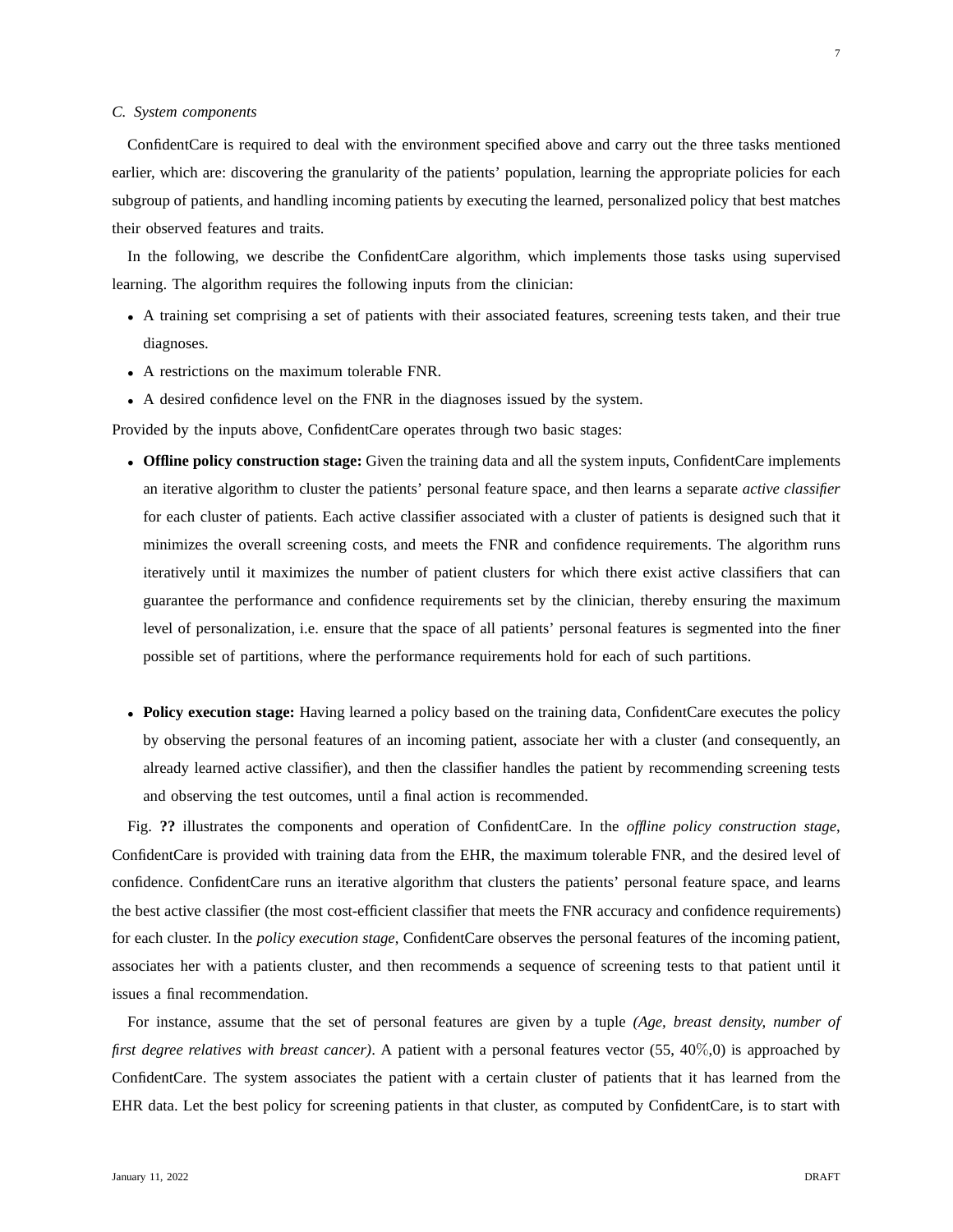mammogram. If the clinician followed such a recommendation, ConfidentCare observed the mammogram BI-RADS score, say a score of 1, and then it decides to issue a final recommendation for a regular followup. If the BI-RADS score was higher, say a score of 4A, then the system recommends an additional imaging test, e.g. an MRI, and then observes the BI-RADS score of the MRI before issuing further recommendations. The process proceeds until a final recommendation is issued.

#### III. THE PERSONALIZED SCREENING POLICY DESIGN PROBLEM

ConfidentCare uses supervised learning to learn a personalized screening policy from the EHR. In this subsection, we formally present the learning model under consideration.

*1) Patients' features:* Let  $\mathcal{X}_d$ ,  $\mathcal{X}_s$ , and  $\mathcal{Y}$  be three spaces, where  $\mathcal{X}_d$  is the patients' d-dimensional personal feature space,  $\mathcal{X}_s = \mathcal{B}^s$  is the s-dimensional space of all screening features, where  $\mathcal{B} = \{1, 2, 3, 4A, 4B, 4C, 5, 6\}$ , and Y is the space of all possible diagnoses, i.e.  $\mathcal{Y} = \{0, 1\}$ , where 0 corresponds to a *negative* diagnosis, and 1 corresponds to a *positive* diagnosis. The patients' feature space is  $(d+s)$ -dimensional and is given by  $\mathcal{X} = \mathcal{X}_d \times \mathcal{X}_s$ . Each instance in the feature space is a  $(d+s)$ -dimensional vector  $\mathbf{x} = (\mathbf{x}_d, \mathbf{x}_s) \in \mathcal{X}, \mathbf{x}_d \in \mathcal{X}_d, \mathbf{x}_s \in \mathcal{X}_s$ , the entries of which correspond to the personal and screening features listed in Table III, and are drawn from an unknown stationary distribution D on  $X \times Y$ , i.e.  $(x, y) \sim D$ , where  $y \in Y$ , and  $\mathcal{D}_x$  is the marginal distribution of the patients' features, i.e.  $\mathbf{x} \sim \mathcal{D}_x$ . The set of s available tests is denoted by  $\mathcal{T}$ , where  $|\mathcal{T}| = s$ .

The personal features are accessible by ConfidentCare with no cost, whereas the screening features are costly, for that the patient needs to take screening tests to reveal their values. Initially, the entries of  $x_s$  are blocked, i.e. they are all set to an unspecified value  $\langle \ast \rangle$ , and they are observable only whenever the corresponding screening tests are taken, and their costs are paid. We denote the space of all possible screening test observations as  $\mathcal{X}_s^* = {\mathcal{B}, \langle * \rangle}^s$ . ConfidentCare issues recommendations and decisions based on both the fully observed personal features  $x_d$ , and a partially observed version of  $x_s$ , which we denote as  $x_s^* \in \mathcal{X}_s^*$ . The screening feature vector  $x_s$  can indeed be fully observed, but this would be the case only if all the screening tests were carried out for a specific patient.

In order to clarify the different types of features and their observability, consider the following illustrative example. Assume that we only have two personal features: the age and the number of first degree relatives who developed breast cancer, whereas we have three screening tests  $\mathcal{T} = \{MG, MRI, US\}$ . That is, we have that  $d = 2$  and  $s = 3$ . Initially, ConfidentCare only observes the personal features, e.g. observing a feature vector  $(42,1,\langle*\rangle,\langle*\rangle,\langle*\rangle)$ means that the patient's age is 42 years, she has one first degree relative with breast cancer, and she took no screening tests. Based on the learned policy, ConfidentCare then decides which test should the patient take. For instance, if the policy decides that the patient should take a mammogram test, then the feature vector can then be updated to be  $(42, 1, 2, \langle * \rangle, \langle * \rangle)$ , which means that the BI-RADS score of the mammogram is 2. ConfidentCare can then decide what action should be recommended given that the BI-RADS score of the mammogram is 2: classify the patient as one who needs to proceed to a diagnostic test, or classify the patient as one who just needs to take a regular followup test in a 1 year period, or request an additional screening test result in order to be able to issue a confident classification for the patient.

8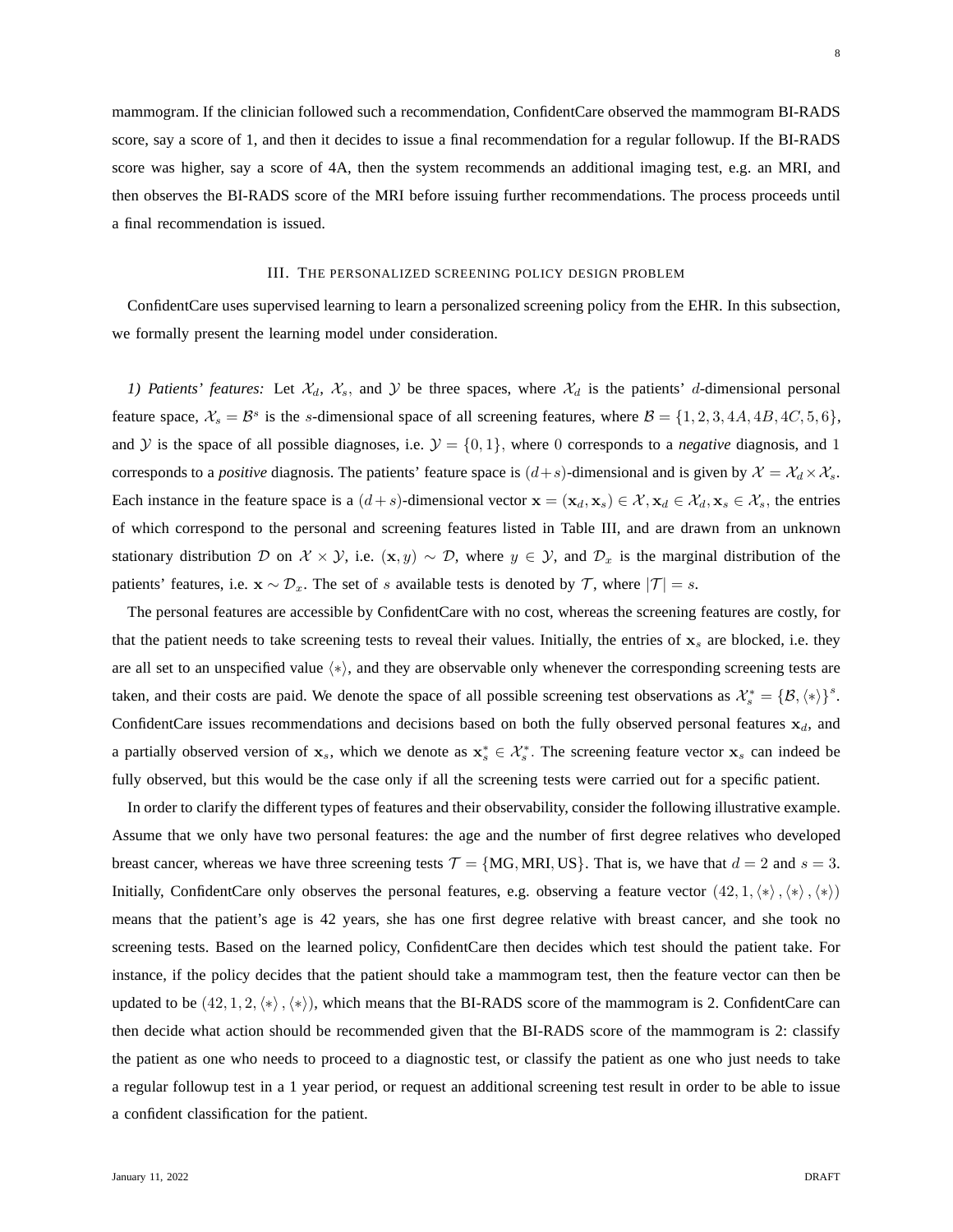

Fig. 1: Framework for the active classifier construction and operation.

*2) Active classification:* The process described in the previous subsection is a typical active classification process: a classifier aims to issue either a positive or a negative diagnosis (biopsy or regular followup) for patients based on their costly features (test outcomes). Such a classifier is active in the sense that it can query the clinician for costly feature information rather than passively dealing with a given chunk of data [44]. This setting should not be confused with conventional *active learning*, where labels (and not features) are the costly piece of information which the classifier may need to purchase [41][42]. In the following, we formally define an *active classifier*.

*Definition 1:* **(Active classifier)** An active classifier is a hypothesis (function)

 $h: \mathcal{X}_s^* \to \mathcal{Y} \cup \mathcal{T}.$ 

Thus, the active classifier either recommends a test in T, or issues a final recommendation  $y \in \mathcal{Y}$ , where  $y = 1$ corresponds to recommending a biopsy (positive screening test result) and  $y = 0$  is recommending a regular followup (negative screening test result), given the current, partially observed screening feature vector  $\mathbf{x}_s^* \in \mathcal{X}_s^*$ . Whenever a test is taken, the screening feature vector is updated, based upon which the classifier either issues a new recommendation.

For instance, the range of the function h in our setting can be  $\{0, 1, MG, MRI, US\}$ , i.e.  $\mathcal{Y} = \{0, 1\}$  and  $\mathcal{T} = \{MG, MRI, US\}$ . If  $h(\mathbf{x}_s^*) = 0$  (or 1), then the classifier issues -with high confidence on the accuracy- a final recommendation for a biopsy or a regular followup for the patient with a screening feature vector  $x_s^* \in \mathcal{X}_s^*$ , whereas if  $h(\mathbf{x}_s^*) = \mathbf{MG}$ , then the classifier recommends the patient with a screening feature vector  $\mathbf{x}_s^*$  to take a mammogram test. Note that if  $h((\langle * \rangle, \langle * \rangle), \langle * \rangle) = 0$ , then the classifier recommends no tests for any patient.

*3) Designing active classifiers:* Designing an active classifier for the breast cancer screening and diagnosis problem under consideration cannot rely on conventional loss functions, such as the  $0 - 1$  loss function. This is because the classification problem involves costly decision making under uncertainty, and different types of diagnostic errors (false negatives and false positives) have very different consequences. Hence, our notion of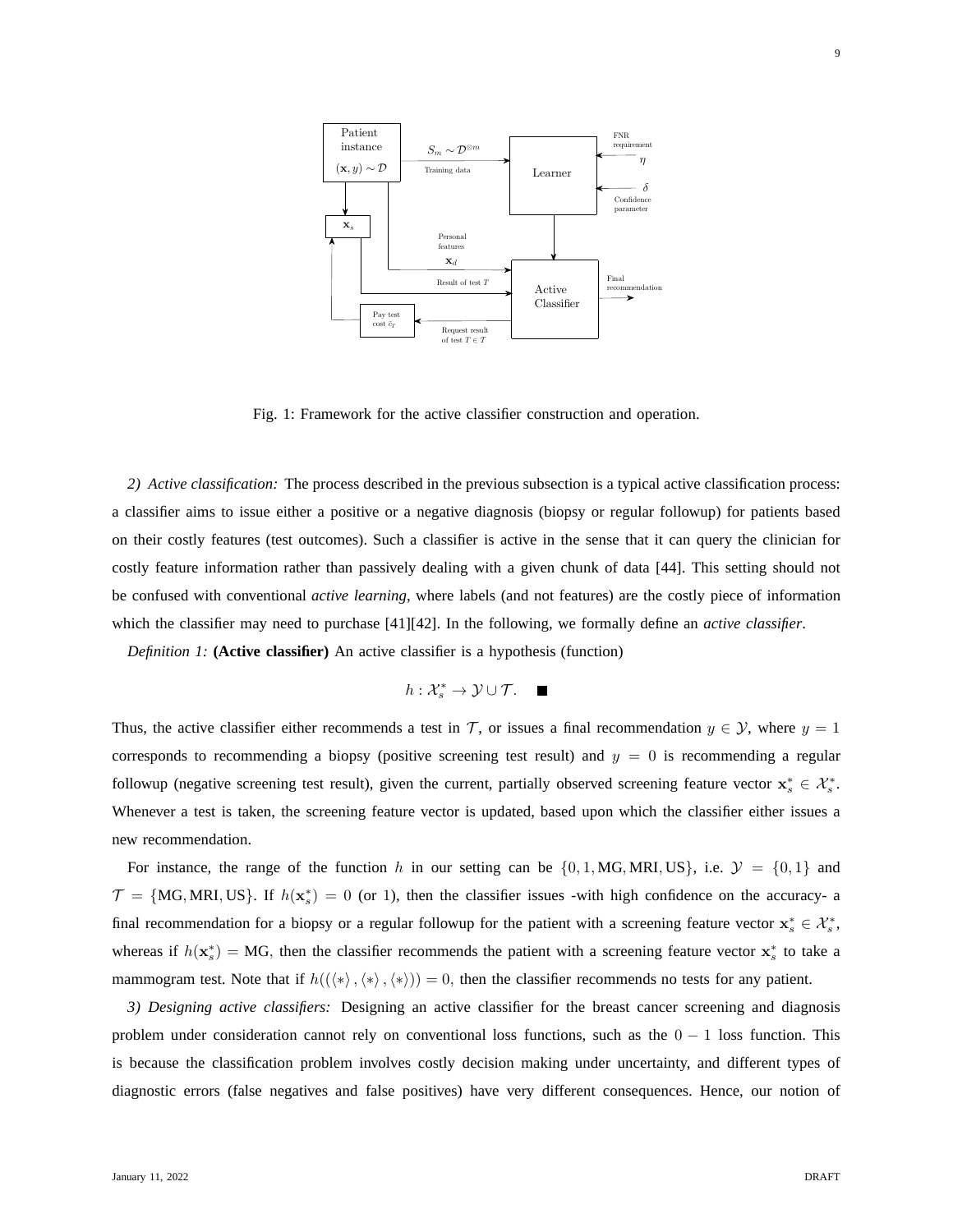We use an *inductive bias* approach for designing the active classifier; we restrict our learning algorithm to pick one hypothesis h from a specific hypothesis class  $H$ . That is, we compensate our lack of knowledge of the stationary distribution  $D$  by inducing a prior knowledge on the set of possible hypothesis that the learning algorithm can output: a common approach for designing *agnostic* learners [50]. Unlike the conventional supervised learning paradigm which picks a hypothesis that minimizes a loss function, we will design a learning algorithm that picks a hypothesis from  $H$ , such that the overall cost of screening is minimized, while maintaining the FNR to be below a predefined threshold, with a desired level of confidence; a common design objective for breast cancer clinical systems [27]. The screening cost involves both the monetary costs of the screening tests, as well as the *misclassification cost* reflected by the FPR. The FNR experienced by the patients when using an active classifier  $h$  is given by

$$
FNR(h) = \mathbb{P}\left(h(\mathbf{x}_s^*) = 0 \middle| h(\mathbf{x}_s^*) \in \mathcal{Y}, y = 1\right),\tag{1}
$$

whereas the FPR is given by

formulated.

$$
FPR(h) = \mathbb{P}\left(h(\mathbf{x}_s^*) = 1 \middle| h(\mathbf{x}_s^*) \in \mathcal{Y}, y = 0\right). \tag{2}
$$

That is, the FNR is the probability that classifier h recommends a regular followup (outputs a 0) for a screening feature vector  $x_s$ , when the patient takes all the recommended tests, given that the true diagnosis was 1, whereas the FPR is the probability that the classifier recommends a biopsy (outputs a 1) when the true diagnosis is 0. Both types of error are very different in terms of their implications, and one can easily see that the FNR is more crucial, since it corresponds to misdiagnosing a patient with breast cancer as being healthy [28]. Thus, the system must impose restrictions on the maximum tolerable FNR. On the other hand, the FPR is considered as a misclassification cost that we aim at minimizing given a constraint on the FNR [25].

Now we define the screening cost function. Let  $c_T$  be the monetary cost of test  $T \in \mathcal{T}$ , which is the same for all patients, and let  $\bar{c}_T$  be the normalized monetary cost of test T, given by  $\bar{c}_T = \frac{c_T}{\sum_{T' \in \mathcal{T}} c_{T'}}$ . Let  $\bar{c}(h(\mathbf{x}_s))$ be the total (normalized) monetary test costs that classifier h will pay in order to reach a final recommendation for a patient with screening feature vector  $x_s$ . The average monetary cost of a hypothesis h is denoted as  $\bar{c}(h)$ , and is given by  $\bar{c}(h) = \mathbb{E}[\bar{c}(h(\mathbf{x}_s))]$ , where the expectation is taken over the randomness of the screening test results. To illustrate how the cost of a hypothesis is computed, consider the following example. Let the normalized costs of MG, US, and MRI be 0.1, 0.2 and 0.7 respectively. Initially, the classifier observes  $\mathbf{x}_{s}^{*} = (\langle * \rangle, \langle * \rangle, \langle * \rangle)$ . Assume a hypothesis  $h_1$  and a patient with a screening features vector  $\mathbf{x}_s = (3, 1, 1)$ . The hypothesis  $h_1$  has the following functional form:  $h_1(\langle\langle *, \rangle, \langle * \rangle) = MG$ , i.e. it initially recommends a mammogram for every patient,  $h_1((3,\langle * \rangle,\langle * \rangle)) = \text{MRI}$ , and  $h_1((3, 1,\langle * \rangle)) = 0$ . Hence, using  $h_1$ , the screening cost is 0.8. Let  $h_2$  be another hypothesis with  $h_2((\langle * \rangle, \langle * \rangle, \langle * \rangle)) = MG, h_2((3,\langle * \rangle, \langle * \rangle)) = 0$ . In this case, we have that  $\bar{c}(h_2) = 0.1$ , which is less than  $\bar{c}(h_1) = 0.8$ , yet it is clear that  $h_2$  has a higher risk for a false negative diagnosis.

Let  $C(h)$  be the *cost function* for hypothesis h, which incorporates both the average monetary costs and the average misclassification costs incurred by  $h$ . Formally, the cost function is defined as

$$
C(h) = \gamma \text{FPR}(h) + (1 - \gamma) \bar{c}(h),\tag{3}
$$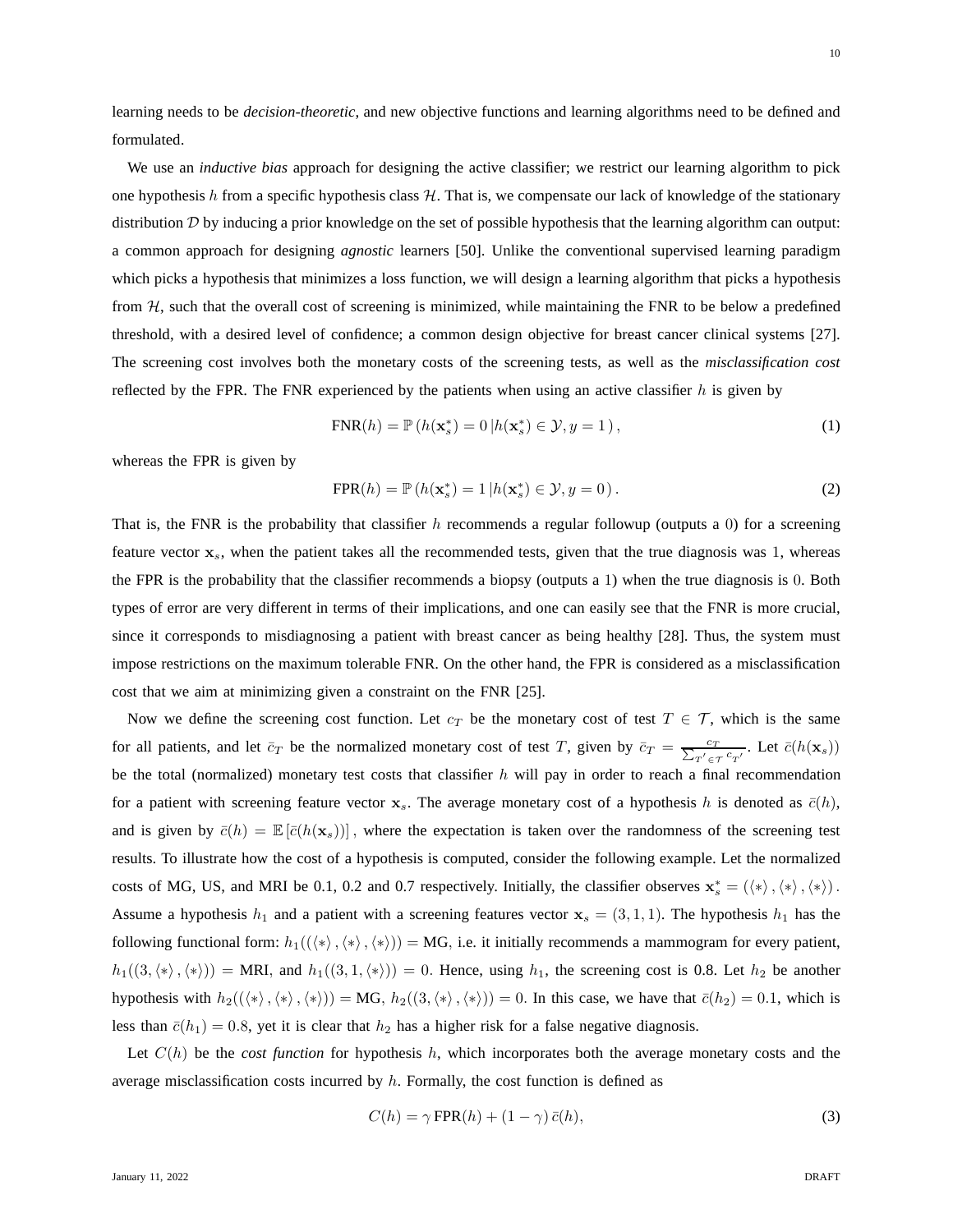where  $\gamma \in [0, 1]$  is a parameter that balances the importance of the misclassification costs compared to the monetary cost, i.e.  $\gamma = 0$  means that ConfidentCare builds the classifiers by solely minimizing monetary costs, whereas  $\gamma = 1$ means that ConfidentCare cares only about the misclassification costs. An optimal active classifier is denoted by h<sup>\*</sup>, and is the one that solves the following optimization problem

$$
\min_{h \in \mathcal{H}} C(h) \ns.t. \quad FNR(h) \le \eta.
$$
\n(4)

Obtaining the optimal solution for (4) requires knowledge of the distribution  $D$ , in order to compute the average FNR and cost in (4). However,  $D$  is not available for the (agnostic) learner. Instead, the learner relies on a size-m training sample  $S_m = (\mathbf{x}_i, y_i)_{i \in [m]},$  with  $S_m \stackrel{\text{i.i.d}}{\sim} \mathcal{D}^{\otimes m}$ , where  $\mathcal{D}^{\otimes m}$  is the product distribution of the m patientdiagnosis instances  $(\mathbf{x}_i, y_i)_{i \in [m]}$ . The training sample  $S_m$  feeds a learning algorithm  $\mathcal{A}: S_m \to \mathcal{H}$ , where  $\mathcal{S}_m$  is the space of all possible size-m training samples. The learning algorithm  $A$  simply tries to solve (4) by picking a hypothesis in H based only on the observed training sample  $S_m$ , and without knowing the underlying distribution D. Fig. 1 depicts the framework for learning and implementing an active classifier.

*4) Learnability of active classifiers:* In order to evaluate the learner, and its ability to construct a reasonable solution for (4), we define a variant of the *probably approximately correct* criterion for learning active classifiers that minimize the classification costs with a constraint on the FNR (conventional definitions for PAC-learnability can be found in [44] and [50]). Our problem setting, and our notion of learning depart from conventional supervised learning in that the learner is concerned with finding a feasible, and (almost) optimal solution for a constrained optimization problem, rather than being concerned with minimizing an unconstrained loss function.

In the following, we define a variant for the notion of PAC-learnability, the *probably approximately optimal* (PAO) learnability, of a hypothesis set  $H$  that fits our problem setting.

*Definition 2:* **(PAO-learning of active classifiers)** We say that active classifiers drawn from the hypothesis set H are *PAO-learnable* using an algorithm A if:

- $\mathcal{H}^* = \{h : \forall h \in \mathcal{H}, \text{FNR}(h) \leq \eta\} \neq \emptyset$ , with  $h^* = \arg \inf_{h \in \mathcal{H}^*} C(h)$ .
- For every  $(\epsilon_c, \epsilon, \delta) \in [0, 1]^3$ , there exists a polynomial function  $N^*_{\mathcal{H}}(\epsilon, \epsilon_c, \delta) = poly(\frac{1}{\epsilon_c}, \frac{1}{\epsilon}, \frac{1}{\delta})$ , such that for every  $m \geq N^*_{\mathcal{H}}(\epsilon, \epsilon_c, \delta)$ , we have that

$$
\mathbb{P}_{S_m \sim \mathcal{D}^{\otimes m}}(C(\mathcal{A}(S_m)) \ge C(h^*) + \epsilon_c) \le \delta,
$$
  

$$
\mathbb{P}_{S_m \sim \mathcal{D}^{\otimes m}}(\text{FNR}(\mathcal{A}(S_m)) \ge \text{FNR}(h^*) + \epsilon) \le \delta,
$$

where  $N^*_{\mathcal{H}}(\epsilon, \epsilon_c, \delta)$  is the *sample complexity* of the classification problem.

PAO-learnability reflects the nature of the learning task of the active classifier; a learning algorithm is "good" if it picks the hypothesis that, with a probability  $1 - \delta$ , is within an  $\epsilon$  from the region of feasible region, and within an  $\epsilon_c$  from the optimal solution. In that sense, a hypothesis set is PAO-learnable if there exists a learning algorithm that can find, with a certain level of confidence, a probably approximately feasible and optimal solution to (4).

Note that the sample complexity  $N^*_{\cal H}(\epsilon,\epsilon_c,\delta)$  does not depend on  $\eta$ , yet the feasibility of the optimization problem in (4), and hence the learnability of the hypothesis class, depends on both the value of  $\eta$  and the hypotheses in H.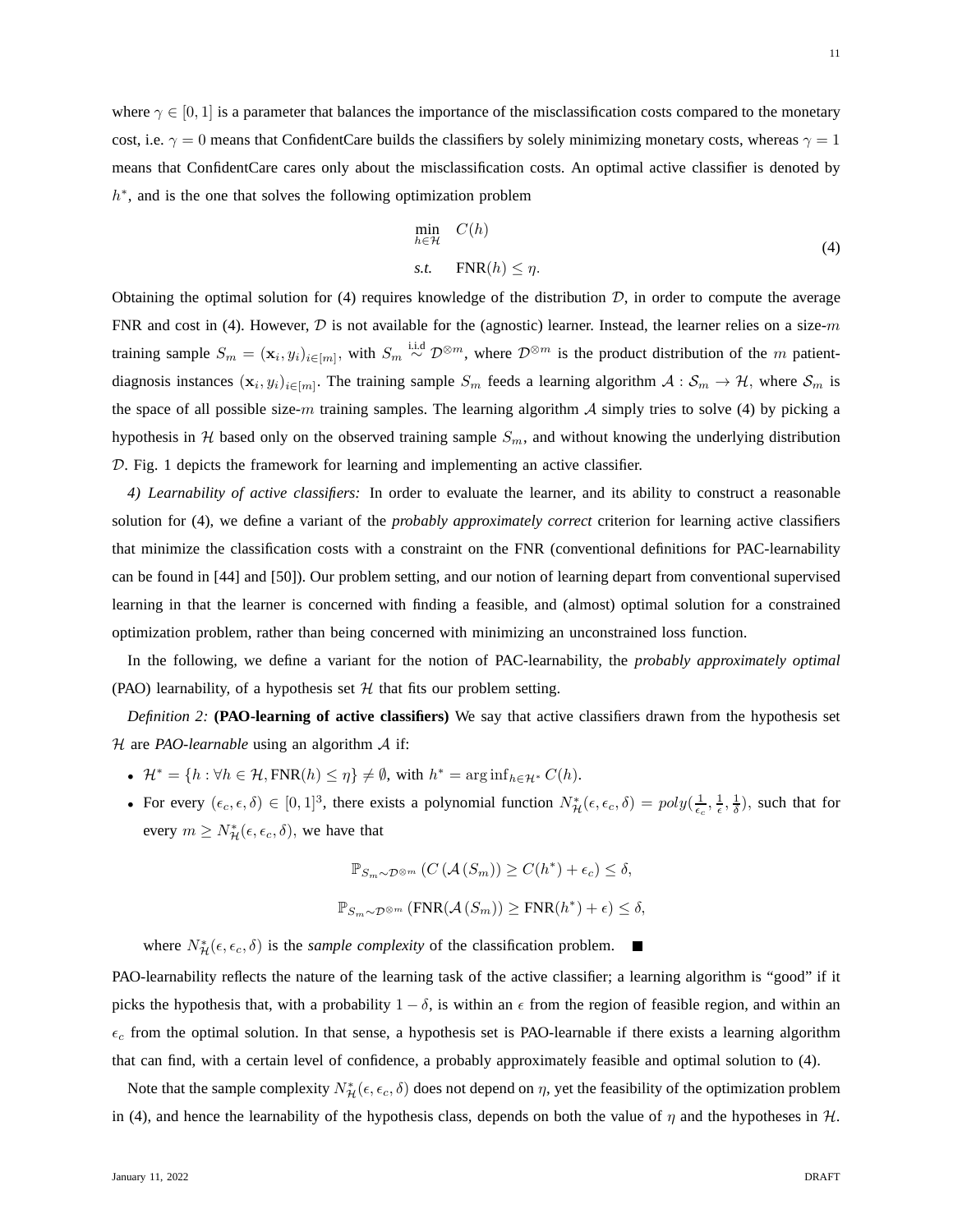From a *bias-variance decomposition* point of view, one can view η as a restriction on the amount of inductive bias a hypothesis set can have with respect to the FNR, whereas  $\epsilon$ ,  $\epsilon_c$  and  $\delta$  are restrictions on the true cost and accuracy estimation errors that the agnostic learner would encounter. The threshold  $\eta$  qualifies or disqualifies the whole hypothesis set H from being a feasible set for learning the active classifier, whereas the tuple ( $\epsilon, \epsilon_c, \delta$ ) decides how many training samples do we need in order to learn a qualified hypothesis set  $H$ . The notion of PAO-learnability can be thought of as a decision-theoretic variant of the conventional PAC-learnability, for that the learner is effectively solving a constrained cost-minimization problem.

*5) Patients feature space partitioning:* ConfidentCare learns a different classifier separately for every subgroup of "similar" patients, which is the essence of personalization. However, the clustering of patients into subgroups is not an input to the system, but rather a task that it has to carry out; ConfidentCare has to bundle patients into M subgroups, each of which will be assigned a different active classifier that is tailored to the features of the patients in that subgroup. The value of  $M$  reflects the level of personalization, i.e. the larger  $M$  is, the larger is the number of possible classifiers that are customized for every subgroup. Partitioning the patient's population into subgroups is carried out on the basis of the personal features of the patients; patients are categorized based on their personal, fully observable features.

Let  $(\mathcal{X}_d, d_x)$  be a *metric space* associated with the personal feature space  $\mathcal{X}_d$ , where  $d_x$  is a *distance metric*, i.e.  $d_x: \mathcal{X}_d \times \mathcal{X}_d \to \mathbb{R}_+$ . We define an M-partitioning  $\pi_M(\mathcal{X}_d, d_x)$  over the metric space  $(\mathcal{X}_d, d_x)$  as a set of disjoint subsets of  $\mathcal{X}_d$ , i.e.  $\pi_M(\mathcal{X}_d, d_x) = \{\mathcal{C}_1, \mathcal{C}_2, \ldots, \mathcal{C}_M\}$ , where  $\mathcal{C}_i \subseteq \mathcal{X}_d$ ,  $\bigcup_{i=1}^M \mathcal{C}_i = \mathcal{X}_d$ , and  $\mathcal{C}_j \bigcap \mathcal{C}_i = \emptyset, \forall i \neq j$ . We define a function  $\pi_M (\mathcal{X}_d, d_x; \mathbf{x}_d)$  as a map from the patient's personal feature vector  $\mathbf{x}_d$  to the index of the partition to which she belongs, i.e.  $\pi_M (\mathcal{X}_d, d_x; \mathbf{x}_d) = j$  if  $\mathbf{x}_d \in \mathcal{C}_j$ .

Each partition is simply a subgroup of patients who are believed to be "similar", where similarity is quantified by a distance metric. By "similar" patients, we mean patients who have similar risks of developing breast cancer, and experience similar levels of accuracy for the different screening tests.

*6) Personalization and ConfidentCare's optimization problem:* Given a certain partitioning  $\pi_M(\mathcal{X}_d, d_x)$  of the personal feature space, the task of the learner is to learn an active classifier  $h_j \in \mathcal{H}$  for each partition  $\mathcal{C}_j$ , that provides (average) performance guarantees for the patients in that partition if the size of the training set is large enough, i.e. larger than the sample complexity<sup>2</sup>. This may not be feasible if the size of the training sample is not large enough in every partition, or if the hypothesis set has no feasible hypothesis that have a true FNR less than  $\eta$  for the patients in that partition. The following definition captures the extent of granularity with which ConfidentCare can handle the patient's population.

*Definition 3:* (M-**personalizable problems)** We say that the problem  $(H, S_m, \delta, \epsilon, \epsilon_c, \mathcal{D})$  is M-personalizable if there exists an M-partitioning  $\pi_M(\mathcal{X}_d, d_x)$ , such that for every partition  $\mathcal{C}_j \in \pi_M(\mathcal{X}_d, d_x)$ , H is PAO-learnable, and we have that  $m_j \ge N^*_{\mathcal{H}}(\epsilon, \epsilon_c, \delta)$ , where  $m_j = |\mathcal{S}_m^j|$ , and  $\mathcal{S}_m^j = |\{(\mathbf{x}_i, y_i) : i \in [m], \mathbf{x}_{i,d} \in \mathcal{C}_j\}|$ .

<sup>2</sup>Note that the training set  $S_m$  is drawn from the total population of patients, but each active classifier associated with a certain partition is trained using training instances that belong to that partition only.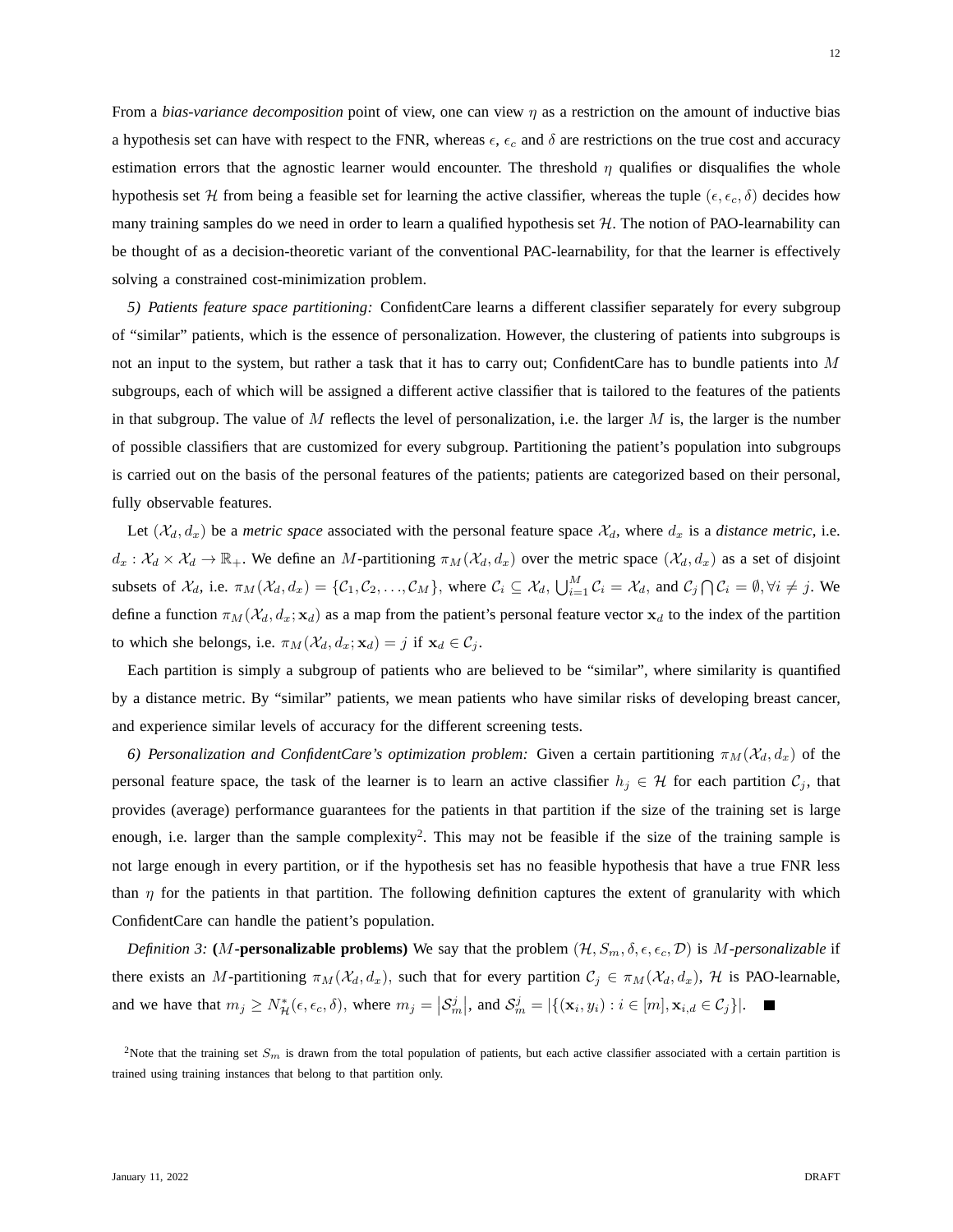

Fig. 2: An exemplary decision tree designed for a specific partition in the personal feature space.

$$
\Pi = \left\{ \pi_M(\mathcal{X}_d, d_x) = \{ \mathcal{C}_1, \dots, \mathcal{C}_M \} \middle| \forall \mathcal{C}_i \cap \mathcal{C}_j = \emptyset, \bigcup_{i=1}^M \mathcal{C}_i = \mathcal{X}_d, \mathcal{C}_i \forall M \in \{1, 2, \dots, |\mathcal{X}_d| \} \right\}.
$$
 (5)

$$
\max_{\pi_M(\mathcal{X}_d, d_x) \in \Pi} \quad M
$$
\n
$$
\text{s.t.} \quad (\mathcal{H}, S_m, \epsilon, \delta, \epsilon_c, \mathcal{D}) \text{ is } M \text{-personalizable over } \pi_M(\mathcal{X}_d, d_x). \tag{6}
$$

That is, a problem is M-personalizable if  $H$  has a non-empty set of feasible hypotheses for every partition, and the number of training samples in every partition is greater than the sample complexity for learning  $H$ .

ConfidentCare is not provided with a feature space partitioning, but is rather required to construct it, i.e. the system should recognize the maximum number of patient subgroups for which it can construct separate active classifiers that meet the accuracy requirements. Partitioning  $\mathcal{X}_d$  and designing an active classifier for every partition is equivalent to designing a personalized screening policy. Fig. 2 depicts the envisioned output of ConfidentCare for a 2D personal feature space: the feature space is partitioned into 4 partitions, and with each partition, an active classifier (a decision tree) is associated.

Let Π be the set of all possible partitioning maps for the feature space as defined in (5). ConfidentCare aims at maximizing the granularity of its screening policy by partitioning the feature space into the maximum possible number of patient subgroups, such that the active classifier associated with each subgroup of patients ensures that the FNR of this subgroup does not exceed  $\eta$ , with a confidence level of  $1-\delta$ . Thus, ConfidentCare is required to solve the optimization problem in (6). Once the optimal partitioning  $\pi_M^*(\mathcal{X}_d, d_x)$  is found by solving (6), the associated costoptimal classifiers are constructed by solving (4). Designing a screening policy computation algorithm is equivalent to designing a partitioning algorithm  $A^{part}$  :  $S_m \to \Pi$ , and a learning algorithm  $A: S_m^j \to \mathcal{H}$ . ConfidentCare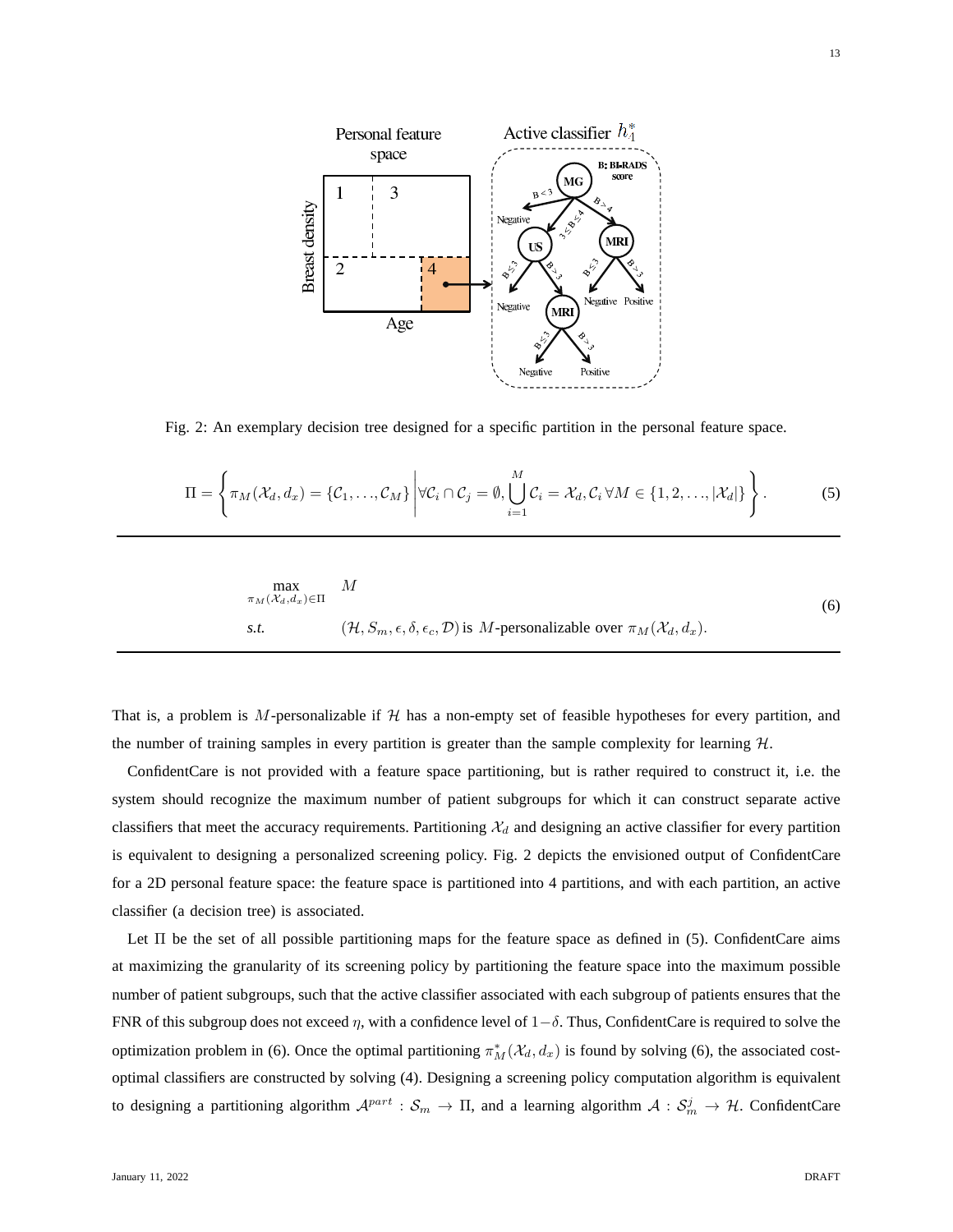would operate by running the partitioning algorithm  $A^{part}$  to create a set of partitions of the personal feature space, and then running the learning algorithm  $\mathcal A$  once for each partition in order to find the appropriate hypothesis for that partition. Ideally, ConfidentCare computes an optimal screening policy if the partitioning found by  $\mathcal{A}^{part}$  is a solution to (6).

#### IV. CONFIDENTCARE ALGORITHM: ANALYSIS AND DESIGN

We start by analyzing the problem of constructing an optimal screening policy in the next subsection, before we present our proposed algorithm in the following subsection.

#### *A. Optimal screening policies: analysis and technical challenges*

We start exploring the limits of the policy design problem by computing an upper-bound on the maximum level of personalization that can be achieved by any screening policy in the following Theorem.

*Theorem 1:* The maximum level of personalization that can be achieved for the problem  $(H, S_m, \epsilon, \epsilon_c, \delta, \mathcal{D})$  is upper-bounded by

$$
M^* \leq \left\lfloor \frac{m}{N^*(\delta, \epsilon, \epsilon_c)} \right\rfloor,
$$

where  $M^*$  is the solution for (6).

# **Proof** See Appendix A.

Theorem 1 captures the intuitive dependencies of the level of personalization on m and  $(\epsilon, \epsilon_c, \delta)$ . As the training sample size increases, a finer granularity of the screening policy can be achieved, whereas decreasing any of ( $\epsilon, \epsilon_c, \delta$ ) will lead to a coarser policy that has less level of personalization.

While Theorem 1 gives an upper-bound on the possible level of personalization, it does not tell whether such a bound is indeed achievable, i.e. is there a computationally-efficient partitioning algorithm  $A^{part}$ , and a learning algorithm  $A$ , through which we can we construct an optimal personalized screening policy given a hypothesis set H and a training sample  $S_m$ ? In fact, it can be shown that for any hypothesis class H, the problem of finding the maximum achievable level of personalization in (6) is NP-hard. Thus, there is no efficient polynomial-time algorithm  $A^{part}$  that can find the optimal partitioning of the personal feature space, and hence ConfidentCare has to discover the granularity of the personal feature space via a heuristic algorithm as we will show in the next subsection.

Now we focus our attention to the learning algorithm  $A$ . Given that we have applied a heuristic partitioning algorithm  $\mathcal{A}^{part}$  to the training data, and obtained a (suboptimal) partitioning  $\pi_M(\mathcal{X}_d, d_x)$ , what hypothesis set  $H$  should we use, and what learning algorithm  $A$  should we chose in order to learn the best active classifier for every partition? In order to answer such a question, we need to select both an appropriate hypothesis set and a corresponding learning algorithm. We start by studying the learnability of a specific class of hypothesis sets.

*Theorem 2:* A finite hypothesis set H, with  $|\mathcal{H}| < \infty$ , is PAO-learnable over a partition  $\mathcal{C}_j \in \pi_M(\mathcal{X}_d, d_x)$  if and only if  $\inf_{h \in \mathcal{H}} FNR_j(h) \leq \eta$ , where  $FNR_j$  is the FNR of patients in partition  $C_j$ .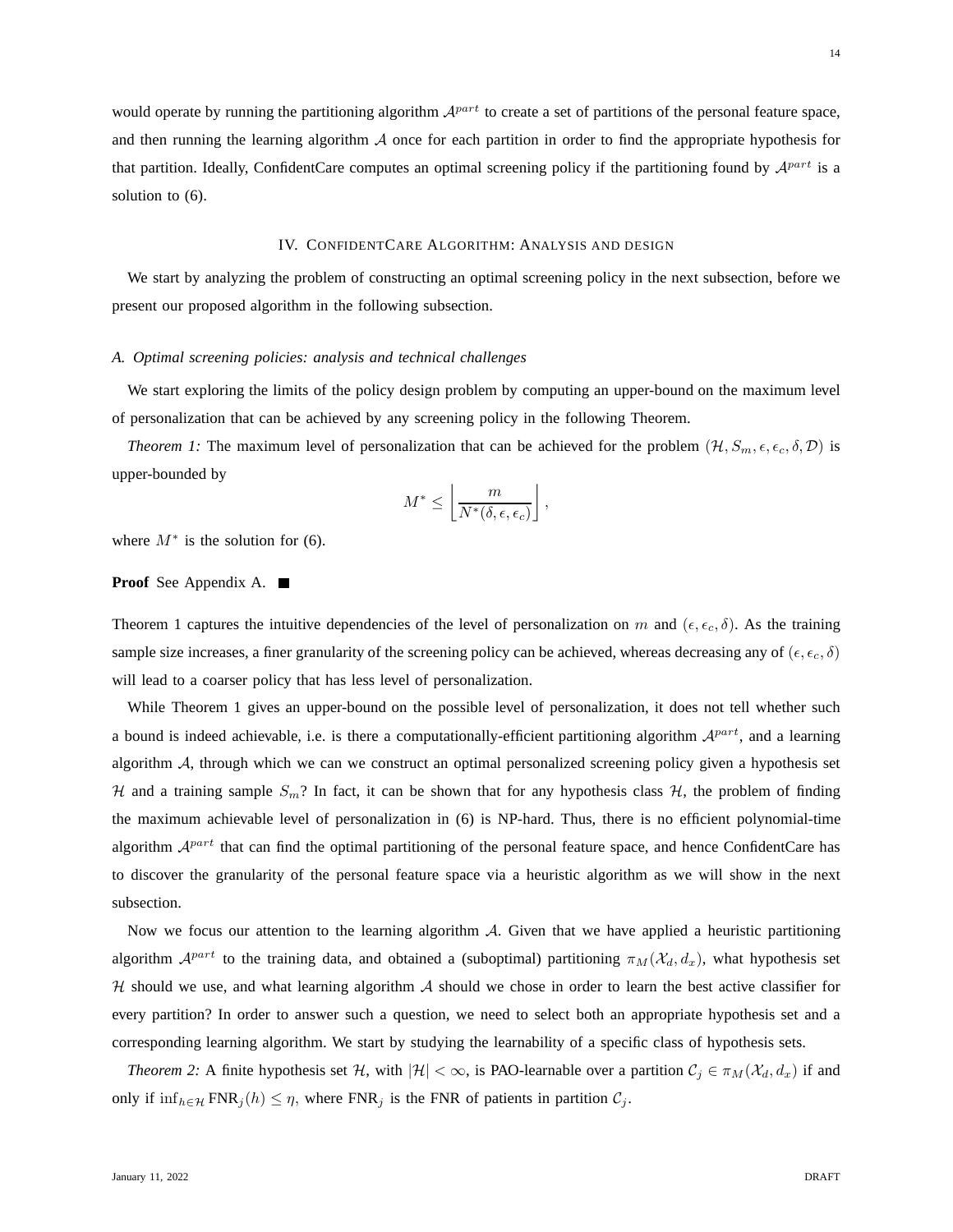#### **Proof** See Appendix B.

While the finiteness of the hypothesis set  $H$  is known to the designer, one cannot determine whether such a hypothesis set can support an FNR that is less than  $\eta$  since the distribution  $\mathcal D$  is unknown to the learner. Thus, the learnability of a hypothesis set can only be determined in the learner's training phase, where the learner can infer from the training FNR estimate whether or not inf $_{h\in H}$  FNR(h)  $\leq \eta$ . Theorem 2 also implies that solving the FNR-constrained cost minimization problem using the empirical estimates of both the cost and the FNR will lead to a solution that with probability  $1 - \delta$  will be within  $\epsilon_c$  from the optimal value, and within  $\epsilon$  from the FNR constraint. Thus, an algorithm  $A$  that solves the constrained optimization problem in (4) "empirically" is a "good" learner for the hypothesis set H. The key for the result of Theorem 2 is that if  $|H| < \infty$ , then the FNR and cost functions are *Glivenko-Cantelli* classes [50], for which the *uniform convergence* property is satisfied, i.e. every large enough training sample can be used to obtain a "faithful" estimate of the costs and the accuracies of all the hypotheses in the set  $H$ . We call the class of algorithms that solve optimization problem in (4) using the empirical cost and FNR measures as *empirical constrained cost-minimizers* (ECCM).

# *B. ConfidentCare design rationale*

Based on Theorem 2 and the fact that (6) is NP-hard, we know that ConfidentCare will comprise a heuristic partitioning algorithm  $A^{part}$  that obtains an approximate solution for (6), and an ECCM learning algorithm A that picks a hypothesis in H for every partition. Since problem (6) is NP-hard, we use a *Divide-and-Conquer* approach to partition the feature space: we use a simple 2-mean clustering algorithm  $A^{part}$  to split the a given partition in the personal feature space, and we iteratively construct a decision tree using  $A$  for each partition of the feature space, and then split all partitions using  $A^{part}$ , until the algorithm A finds no feasible solution for (7) for any of the existing partitions if they are to be split further.

The algorithm  $A$  can be any ECCM algorithm, i.e.  $A$  solves the following optimization problem

$$
\mathcal{A}(S_m^j) = \arg \min_{h \in \mathcal{H}} \frac{1}{m_j} \sum_{(\mathbf{x}, y) \in S_m^j} \bar{c}(h(\mathbf{x}_s))
$$
\n
$$
s.t. \frac{\sum_{(\mathbf{x}, y) \in S_m^j} \mathbb{I}_{\{h(\mathbf{x}_s) \neq y, y=1\}}}{\sum_{(\mathbf{x}, y) \in S_m^j} \mathbb{I}_{\{y=1\}}} \le \eta - \sqrt{\frac{\log(|\mathcal{H}|) + \log(\frac{4}{\delta})}{2m_j}},
$$
\n
$$
(7)
$$

where the constraint in (7) follows from the sample complexity of H, which is  $N^*(\epsilon, \epsilon_c, \delta) = \frac{\log(4|\mathcal{H}|/\delta)}{2 \min\{\epsilon^2, \epsilon_c^2\}}$ .

#### *C. ConfidentCare algorithm*

The inputs to ConfidentCare algorithm can be formally given by

- The size-m training data set  $S_m = (\mathbf{x}_i, y_i)_{i \in [m]}$ .
- The FNR restriction  $\eta$ .
- The confidence level  $1 \delta$ .

The operation of ConfidentCare relies on a clustering algorithm that is a variant of Lloyd's  $K$ -means clustering algorithm [51]. However, our clustering algorithm will be restricted to splitting an input space into two clusters, thus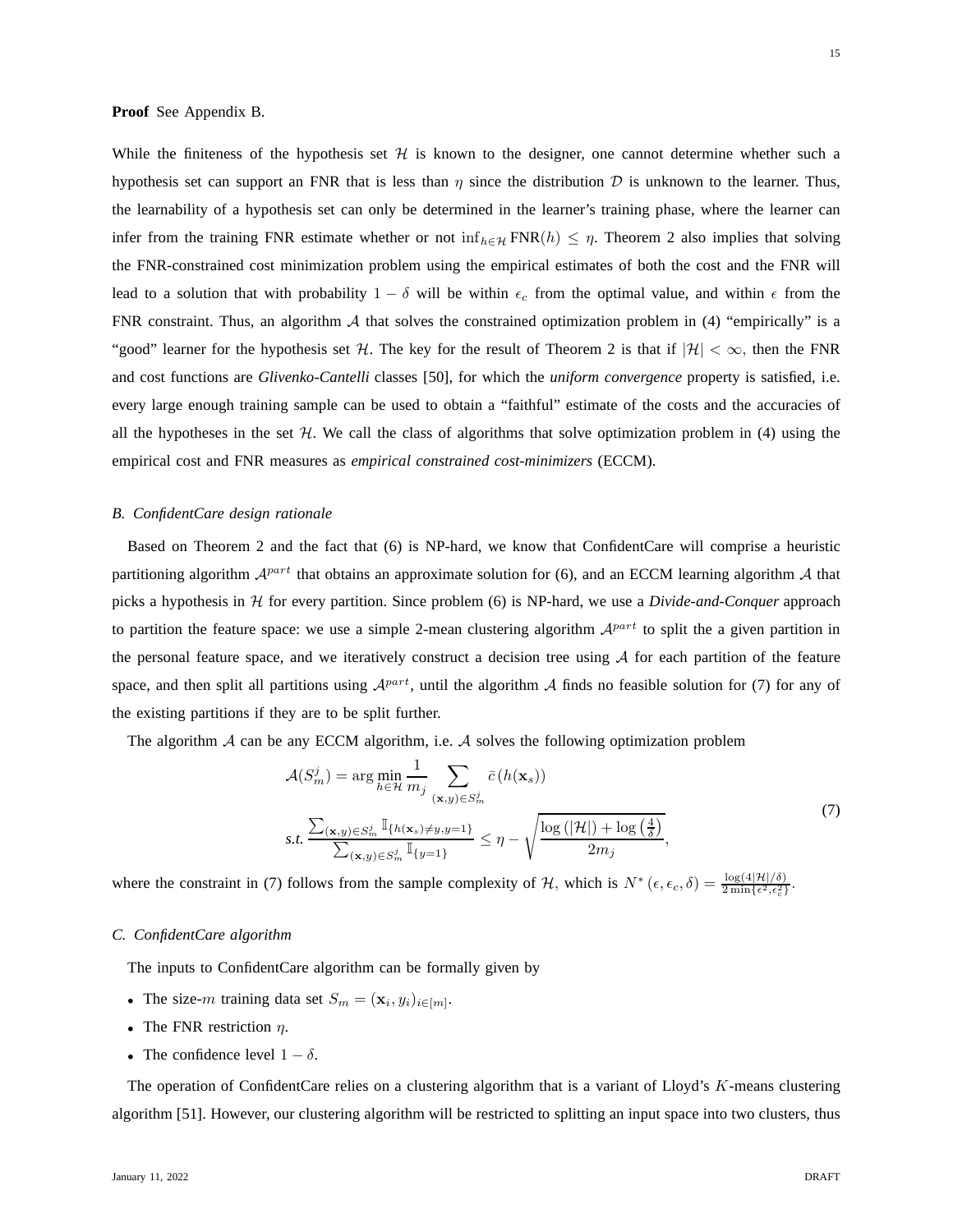we implement a 2-means clustering algorithm, for which we also exploit some prior information on the input space. That is, we exploit the risk assessments computed via the *Gail model* in order to initialize the clusters centroids [11]-[14], thereby ensuring fast convergence. Let  $G : \mathcal{X}_d \to [0,1]$  be Gail's risk assessment function, i.e. a mapping from a patient's personal feature to a risk of developing breast cancer. Moreover, we use a distance metric that incorporates the risk assessment as computed by the Gail model in order to measure the distance between patients. The distance metric used by our algorithm is

$$
d(x, x^{'}) = \beta ||x - x^{'}|| + (1 - \beta) |G(x) - G(x^{'})|.
$$

The parameter  $\beta$  quantifies how much information from the Gail model are utilized to measure the similarity between patients. Setting  $\beta = 0$  is equivalent to stratifying the risk space, whereas  $\beta = 1$  is equivalent to stratifying the feature space. The value of  $\beta$  needs to be learned as we show later in Section V-B.

Our clustering function, which we call  $Split(\bar{X}_d, d_x, \tau, \Delta)$  takes as inputs: a size-N subset of the personal feature space (training set)  $\bar{\mathcal{X}}_d = {\mathbf{x}_d^1, \mathbf{x}_d^2, ..., \mathbf{x}_d^N} \subset \mathcal{X}_d$ , a distance metric  $d_x$ , a Gail model parameter  $\tau$ , and a precision level  $\Delta$ . The function carries out the following steps:

- Compute the risk assessments  $\left\{G(x_d^i, \tau)\right\}_{i=1}^N$  for all vectors in the (finite) input space using the Gail model. The parameter  $\tau$  corresponds to the time interval over which the risk is assessed, i.e.  $G(x_d^i, \tau)$  is the probability that a patient with a feature vector  $x_d$  would develop a breast cancer in the next  $\tau$  years.
- Set the initial centroids to be  $\mu_1 = \mathbf{x}_d^{i_*}$ , where  $i_* = \arg \min_i \mathbf{G}(\mathbf{x}_d^{i}, \tau)$ , and  $\mu_2 = \mathbf{x}_d^{i^*}$  $i_d^*$ , where  $i^* =$  $\arg \max_i \mathbf{G}(\mathbf{x}_d^i, \tau).$
- Create two empty sets  $C_1$  and  $C_2$ , which represent the members of each cluster.
- Until convergence (where the stopping criterion is determined by  $\Delta$ ), repeat the following: assign every vector  $\mathbf{x}_d^i$  to  $\mathcal{C}_1$  if  $d_x(\mathbf{x}_d^i, \mu_1) < d_x(\mathbf{x}_d^i, \mu_2)$ , and assign it to  $\mathcal{C}_2$  otherwise. Update the clusters' centroids as follows

$$
\mu_j = \frac{1}{|\mathcal{C}_j|} \sum_{i=1}^N \mathbb{I}_{\mathbf{x}_d^i \in \mathcal{C}_j} \mathbf{x}_d^i, j \in \{1, 2\}.
$$

• Return the clusters' centroids  $\mu_1$  and  $\mu_2$ .

The rationale behind selecting the initial centroids as being the feature vectors with maximum and minimum risk assessments is that those two patients' features are more likely to end up residing in different clusters. A detailed pseudocode for the clustering function is given in Algorithm 1. As we will show later, ConfidentCare will utilize this function to iteratively partition the personal feature space.

For a given feature space partitioning, ConfidentCare builds an active classifier that emulates a "virtual CPG" for the set of patients within the partition. Designing the active classifier is equivalent to: following an inductive bias approach in which a specific hypothesis class  $H$  is picked, and designing an algorithm  $A$  that takes the training set  $S_m$  as an input and picks the "best" hypothesis in H, i.e.  $\mathcal{A}(S_m) \in \mathcal{H}$ .

Adopting decision trees as a hypothesis set is advantageous since such a classifier is widely used and easily interpretable for medical applications [45]-[48]. As shown in Fig. 2, ConfidentCare will associate a decision tree active classifier with every partition of the personal feature space. Such a tree represents the policy to follow with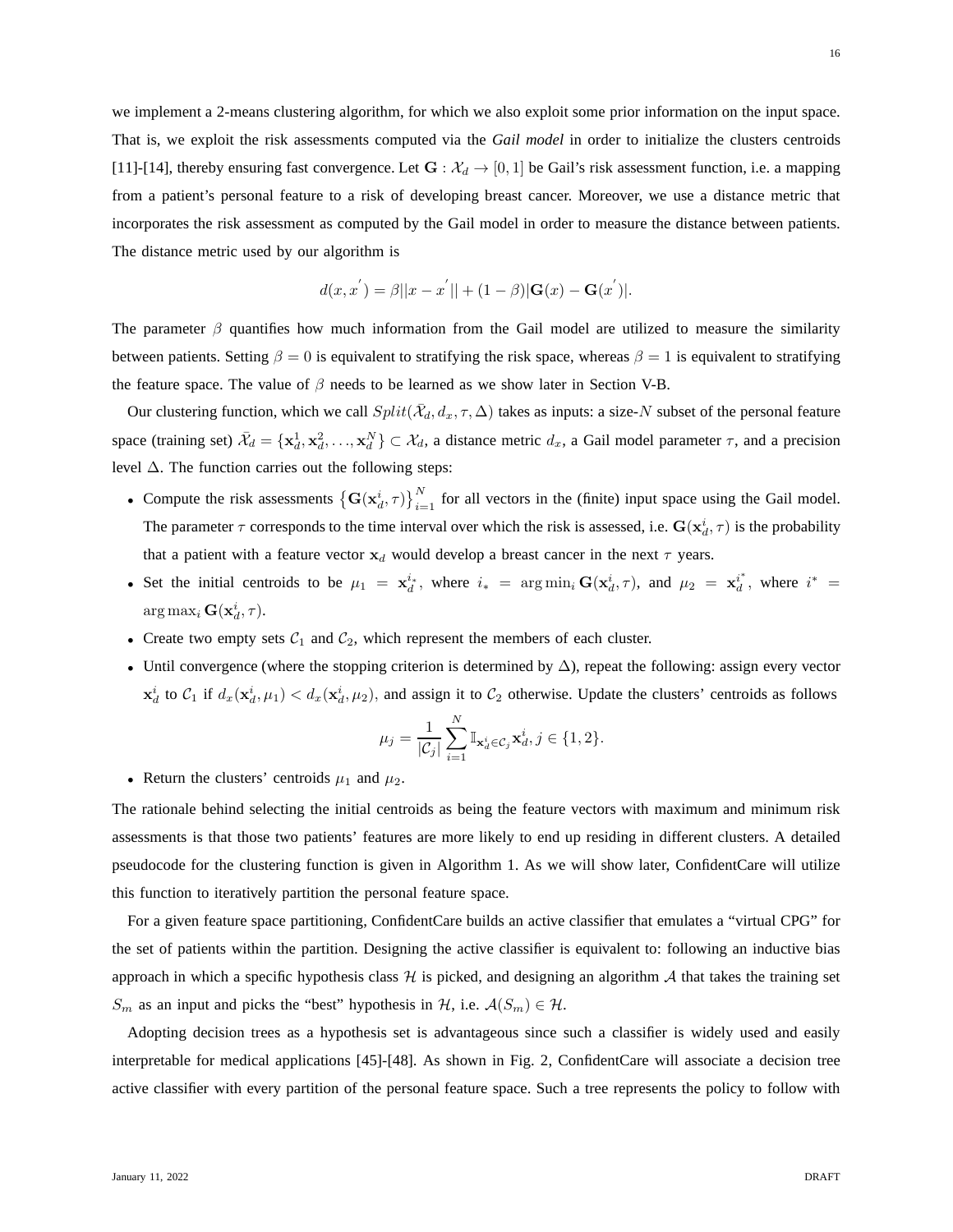# **Algorithm 1:**  $Split(\bar{\mathcal{X}}_d, d_x, \tau, \Delta)$ .

**1 Input:** A set N training vectors  $\bar{\mathcal{X}}_d$ ,  $K > M$ , a distance metric  $d_x$ , a Gail model parameter  $\tau$ , and a precision level ∆. **2 Output:** Two centroids  $\mu_1$  and  $\mu_2$ ; **3** Initialize  $D_{-1} = 1$ ,  $D_0 = 0$ ,  $k = 0$ , and  $\mu_1 = \mathbf{x}_d^{i*}$ ,  $i_* = \arg \min_i \mathbf{G}(\mathbf{x}_d^{i}, \tau)$ , ; **4**  $\mu_2 = \mathbf{x}_d^{i^*}$  $i_d^*, i^* = \arg \max_i \mathbf{G}(\mathbf{x}_d^i, \tau)$ ; **5**  $C_1 = \emptyset, C_2 = \emptyset$ ; **6 while**  $\frac{D_{k-1}-D_k}{D_k} > ∆$  **do** 7  $\mathcal{C}_1 = \left\{ \mathbf{x}_d^i \, | \forall \mathbf{x}_d^i \in \mathcal{X}_d, d_x(\mathbf{x}_d^i, \mu_1) < d_x(\mathbf{x}_d^i, \mu_2) \right\}$ ; **8**  $\mathcal{C}_2 = \bar{\mathcal{X}}_d / \mathcal{C}_1;$ **9**  $\mu_1 = \frac{1}{|\mathcal{C}_1|} \sum_{i=1}^N \mathbb{I}_{\mathbf{x}_d^i \in \mathcal{C}_1} \mathbf{x}_d^i;$  $\begin{array}{ll} \mathbf{10} & \mu_2 = \frac{1}{|\mathcal{C}_2|}\sum_{i=1}^N \mathbb{I}_{\mathbf{x}_d^i \in \mathcal{C}_2} \mathbf{x}_d^i; \end{array}$ **11** Set  $k \leftarrow k+1$ ; **12** Compute the 2-means objective function  $D_k = \frac{1}{N}$  $\sum_{j=1}^2\sum_{i=1}^N \mathbb{I}_{\mathbf{x}_d^i \in \mathcal{C}_j} d_x(\mathbf{x}_d^i, \mu_j);$ **<sup>13</sup> end**

patients who belong to that partition; what tests to recommend and how to map the BI-RADS scores resulting from one test to a new test recommendation or a diagnostic decision.

Learning the optimal decision tree  $h^* \in \mathcal{H}$  is known to be an NP-hard problem [52], thus we resort to greedy algorithm  $A$ , which we call the confidence-based Cost-sensitive decision tree induction algorithm (ConfidentTree). The main idea of *ConfidentTree* is to select tests (nodes of the tree) in a greedy manner by using a splitting rule that operates as follows: in each step, label the leaves that come out of each possible test such that the pessimistic estimate for the FNR (given the confidence level  $1 - \delta$ ) is less than  $\eta$ , and then pick the test that maximizes the ratio between the information gain and the test cost. After growing such a tree, we apply post-pruning based on confidence intervals of error estimates [53]. If there is no possible labeling of the tree leaves that satisfy the FNR requirements, the algorithm reports the infeasibility of the FNR and confidence levels set by the clinician given the training set provided to the program. More precisely, the algorithm  $ConfidentTree(S_m, \pi_M(\mathcal{X}_d, d_x), j, \eta, 1 - \delta)$ takes the following inputs:

- The size-m training set  $S_m$ .
- The personal feature space partitioning  $\pi_M (\mathcal{X}_d, d_x)$ .
- The index  $j$  of the partition for which we are designing the active classifier.
- The FNR constraint  $\eta$ .
- The confidence level  $1 \delta$ .

Given these inputs, the algorithm then executes the following steps:

• Extract the training instances that belong to partition  $C_j$ .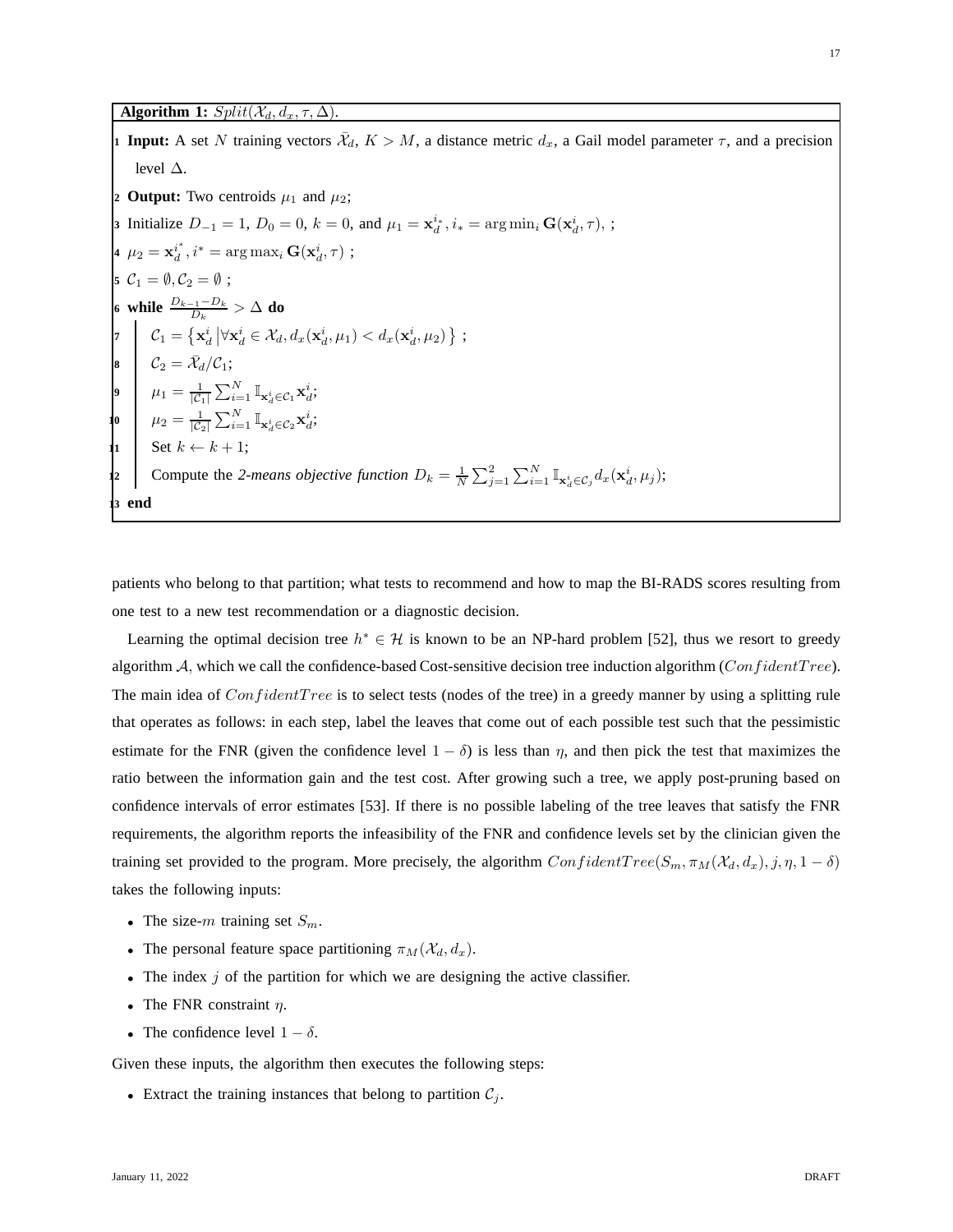- Grow a decision tree with the nodes being the screening tests in  $T$ . The edges are the BI-RADS scores with the following thresholds: BI-RADS < 3, BI-RADS  $\in \{3, 4\}$ , and BI-RADS > 4. This classification is based on domain knowledge [26]; the first category corresponds to a probably negative diagnosis, the second corresponds to a suspicious outcome, whereas the third corresponds to a probably malignant tumor.
- While growing the tree, the splitting rule is as follows: for each test, label the leaves such that the pessimistic estimate (see [53] for confidence interval and error estimates in the C4.5 algorithm) for the FNR is equal to  $\eta$ , and then compute the cost function for each test, and select the test that maximizes the ratio between the information gain and the cost function.
- Apply post-pruning based on confidence intervals of the error estimates as in the C4.5 algorithm [53]. This step is carried out in order to avoid overfitting.
- If the pessimistic estimate for the FNR exceeds  $\eta$ , report the infeasibility of constructing a decision tree with the given FNR and confidence requirements.

A detailed pseudocode for  $ConfidentTree$  is given in Algorithm 2. ConfidentCare invokes this algorithm whenever the personal feature space is partitioned, and the active classifiers need to be constructed.

# **Algorithm 2:**  $ConfidentTree(S_m, Part_M(\mathcal{X}_d, d_x), j, \eta, 1 - \delta)$

**1 Input:** A set of training instances  $S_m$ , a partitioning  $Part_M(\mathcal{X}_d, d_x)$ , a partition index j, Maximum tolerable FNR  $\eta$ , and confidence level  $1 - \delta$ .

**2 Output:** A cost-sensitive decision-tree  $h_j$  that can be used as an active classifier for partition  $C_j$ .;

- **3** Let  $B_1$  be the event that BI-RADS  $\lt$  3,  $B_2$  be that BI-RADS  $\lt$  {3, 4}, and  $B_3$  be BI-RADS  $> 4$ ;
- **4** Extract the training set that belong to the targeted partition  $S_m^j = \{(\mathbf{x}_i, y_i) | \forall i \in [m], \mathbf{x}_{i,d} \in C_j \}$ ;
- **5** For each test, label the leaves attached to edges  $B_1$ ,  $B_2$ , and  $B_3$  such that the empirical FNR is less than the solution of the following equation for  $\hat{F}$

$$
\eta = \frac{\hat{F} + \frac{Q^{-1}(\delta)}{2n} + Q^{-1}(\delta)\sqrt{\frac{\hat{F}}{n} - \frac{\hat{F}^2}{n} + \frac{Q^{-1}(\delta)^2}{4n^2}}}{1 + \frac{Q^{-1}(\delta)^2}{n}},
$$

where  $Q(.)$  is the Q-function and n is the number of training instances covered by the leaf for which the classification is 1. ;

- 6 Given this labeling, let  $\hat{F}_p$  be the empirical value of the false positive rate, then pick the test  $s \in \mathcal{T}$  that maximizes  $\frac{I(s;S_m^j)}{S_m^j+(1-s)}$  $\frac{I(s;S_m^*)}{\gamma \hat{F}_p + (1-\gamma)\bar{c}_s}$ , where  $I(x; y)$  is the mutual information between x and y.;
- **<sup>7</sup>** Apply post-pruning using confidence intervals for error estimates: a node is pruned if the error estimate of its induced sub-tree i s lower than error estimate of the node.

ConfidentCare uses the modules ConfidentTree and Split in order to iteratively partition the feature space and construct active classifiers for each partition. ConfidentCare runs in two stages: the offline policy computation stage, and the policy execution stage. In the offline policy computation stage, the following steps are carried out:

1) Use the Split function to split all current partitions of the personal feature space.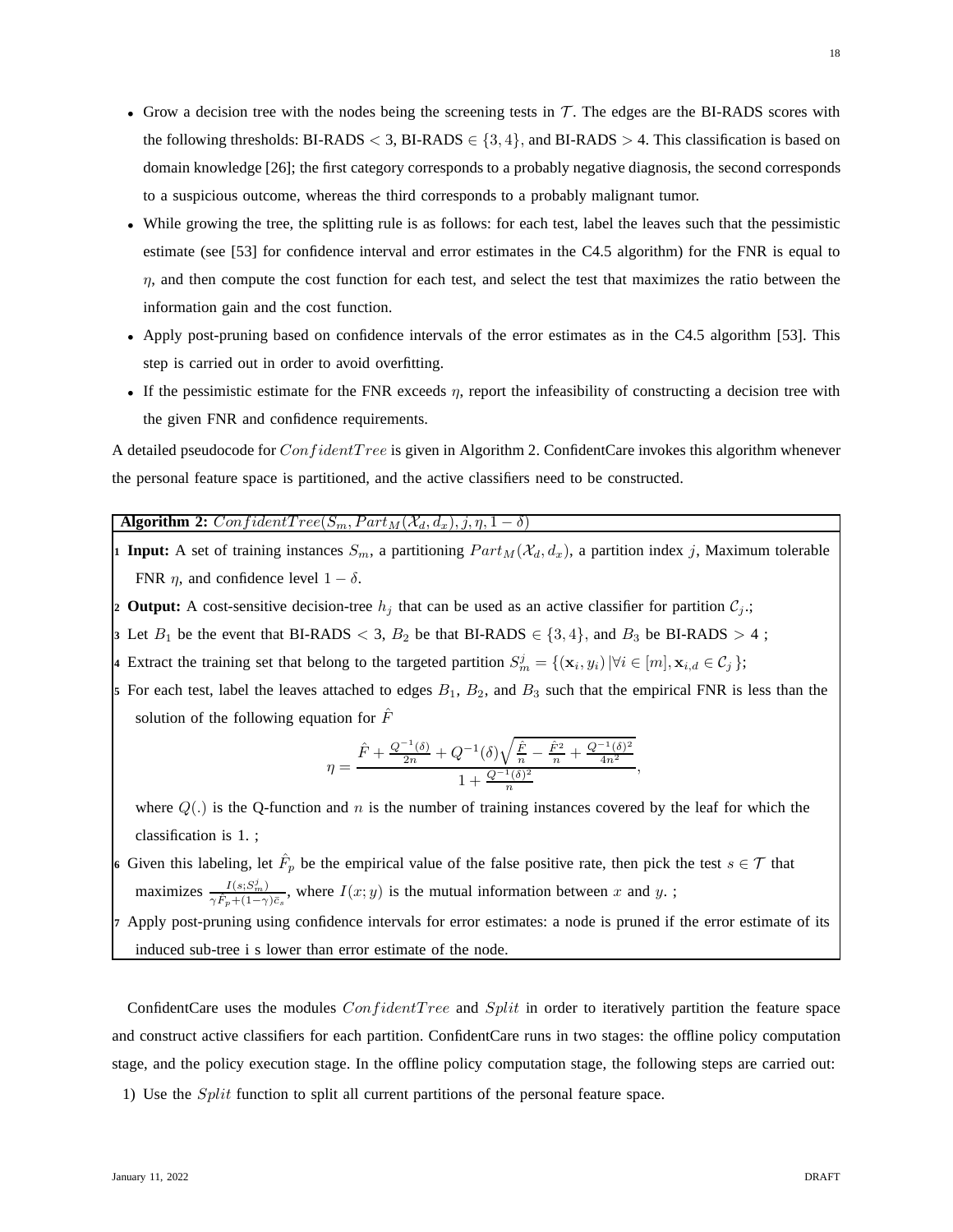2) Use the  $ConfidentTree$  to create new active classifiers for the split partitions, if constructing a decision tree for a specific partition is infeasible, stop splitting this partition, otherwise go to step (1).

After computing the policy, ConfidentCare handles the incoming patients in the policy execution stage as follows:

- 1) Observe the personal features of the incoming patient, measure the distance between her feature vector and the centroids of the learned partitions, and associate her with the closest partition and the associated active classifier.
- 2) Apply active classification to the patient. After each test outcome, ConfidentCare prompts a recommended test (the next node in the decision tree), and an intermediate diagnosis together with an associated confidence interval. The clinician and the patient will then decide whether or not to proceed and take the next test.

The pseudocode for ConfidentCare in both the offline and online modes is given in Algorithm 3. In the following Theorem, we show that the greedy ConfidentCare algorithm can guarantee a reasonable performance.

**Algorithm 3:** ConfidentCare  $(S_m, \delta, \eta)$ .

**1 <b>Input:**A training set  $S_m$ , required confidence level  $\delta$ , and FNR constraint  $\eta$ . **<sup>2</sup> Output:** A sequence of recommendations, intermediate diagnoses with confidence intervals, and a final diagnosis; **<sup>3</sup> Offline policy computation stage:** ; 4 Initialize  $M = \infty, q = 0;$ **5** Initialize  $\mu = \emptyset$  (set of centroids of the personal feature space); **6** Hyper-parameters  $\tau$ ,  $\gamma$ , and  $\Delta$  can be tuned through a validation set; **7 while**  $q \neq M$  **do**  $M = |\mu|$ ; Create a partitioning  $Part(\mathcal{X}_d, d_x)$  based on the centroids in  $\mu$ ; For  $j = 1$  to  $M$ ; **11**  $\mu \to Split(X_d, d_x, \tau, \Delta);$ **12**  $h_j = ConfidentTree(S_m, Part_M(\mathcal{X}_d, d_x), j, \eta, 1 - \delta);$ If  $h_j$  is infeasible:  $q \leftarrow q + 1$ ; **14 EndFor 15 end <sup>16</sup> Policy execution stage:** ; **7** For the incoming patient i, find the partition it belongs to by computing the distance  $d_x(\mathbf{x}_{i,d}, \mu_j)$  for every partition  $\mathcal{C}_j$ , and associate it with the partition  $j^*$  that gives the minimum distance; **18** Use classifier  $h_{j*}$  to recommend tests and issue diagnoses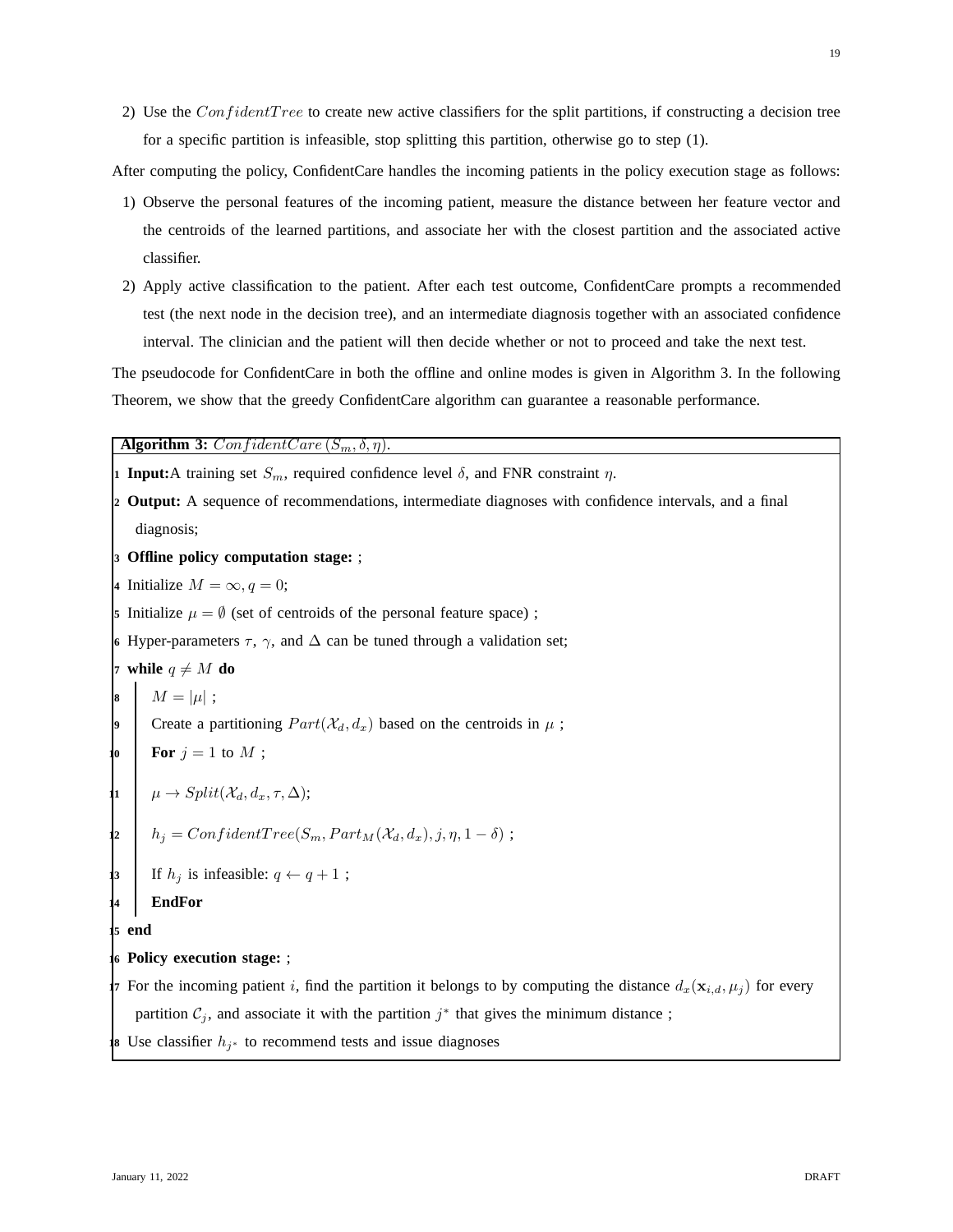

Fig. 3: Demonstration for the operation of ConfidentCare iterative algorithm. In each iteration, the personal feature space is split and a decision tree is learned for the newly emerging partition of the space.

Fig. 3 demonstrates the operation of the iterative algorithm; in each iteration, partitions are split as long as a decision tree for the new partitions are feasible, and the corresponding decision trees are learned. The end result is a set of decision trees for the different partitions, representing different policies to be followed for every class of patients. Following the CPGs correspond to having a single decision tree for the entire personal feature space, which may consistently perform poorly over specific partitions of the feature space, i.e. specific subgroups of patients.

# V. EXPERIMENTS

In this section, we demonstrate the operation of ConfidentCare by applying it to a real-world dataset for breast cancer patients. Moreover, we evaluate the performance of ConfidentCare and the added value of personalization by comparing it with CPGs, and policies that are designed in a "one-size-fits-all" fashion. We start by describing the dataset used in all the experiments in the following subsection.

# *A. Data Description*

We conduct all the experiments in this section using a de-identified dataset of 25,594 individuals who underwent screening via mammograms, MRIs and ultrasound at the UCLA medical center. The features associated with each individual are: age, breast density, ethnicity, gender, family history, age at menarche, age at the first child birth and hormonal history. Each individual has underwent at least one of three screening tests: a mammogram (MG), an MRI, an ultrasound (US), or a combination of those. With each test taken, a BI-RADS score is associated. Table IV shows the entries of the dataset and the features associated with every patient. The dataset is labeled by 0 for patients who have a negative diagnosis, and 1 for patients who have a positive diagnosis (malignant tumor). The dataset exhibits a sampling bias in the sense that patients who took a MG are much more than those who took an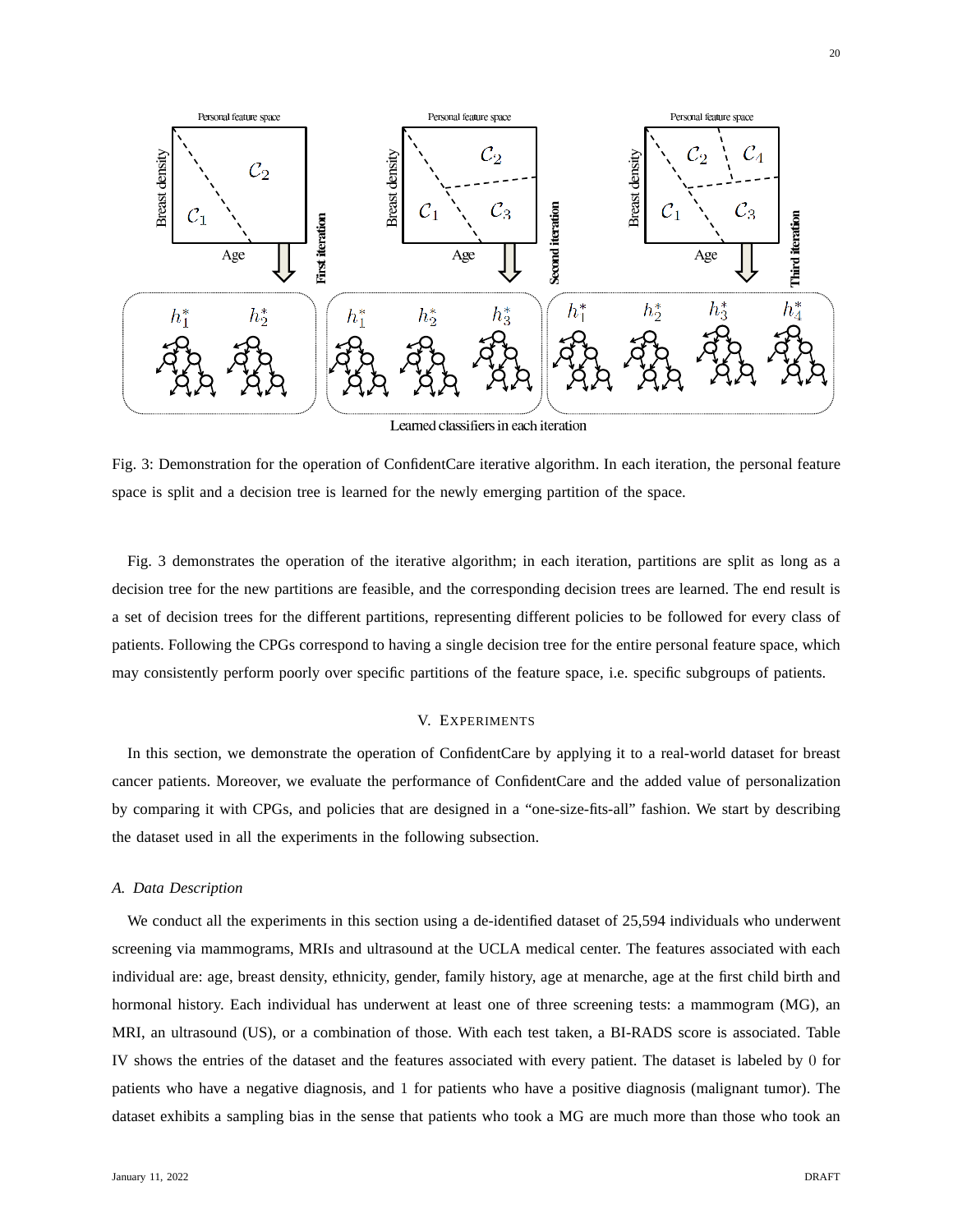| <b>Patient ID</b> | Age                       | <b>Breast density</b>                    | <b>Ethnicity</b>     | Gender                    | Family<br>history        | Hormonal<br>history      | Mammogram<br><b>BI-RADS</b><br>score | <b>MRI</b><br><b>BI-RADS</b><br>score | <b>Ultrasound</b><br><b>BI-RADS</b><br>score |
|-------------------|---------------------------|------------------------------------------|----------------------|---------------------------|--------------------------|--------------------------|--------------------------------------|---------------------------------------|----------------------------------------------|
| $\mathbf{1}$      | 71                        | Almost entirely fat<br>$(<\!\!25\%)$     | $\mathbf{U}$         | F                         | Maternal Aunt            | $\overline{\phantom{a}}$ | $\mathbf{1}$                         | ٠                                     |                                              |
| 2                 | 72                        | Almost entirely fat<br>$(<\!\!25\%)$     | U                    | $\mathbf F$               | Maternal<br>Cousin       | Estrogen                 | $\overline{c}$                       | $\mathbf{1}$                          |                                              |
| 3                 | 60                        | Heterogeneously<br>dense (51% - 75%)     | $\overline{B}$       | $\mathbf{F}$              | $\overline{\phantom{a}}$ | Estrogen                 | 2                                    |                                       |                                              |
| 4                 | 66                        | Almost entirely fat<br>$(<\!\!25\%)$     | W                    | $\mathbf F$               | Sister                   |                          | $\mathbf{1}$                         |                                       |                                              |
| 5                 | 56                        | Heterogeneously<br>dense (51% - 75%)     | W                    | $\mathbf{F}$              |                          |                          | 1                                    |                                       |                                              |
|                   | $\blacksquare$<br>$\cdot$ |                                          | $\cdot$<br>$\bullet$ | $\cdot$<br>$\cdot$        |                          |                          | $\bullet$                            | $\ddot{\phantom{0}}$                  |                                              |
| 11,733            | 39                        | Heterogeneously<br>dense $(51\% - 75\%)$ | $\mathsf{A}$         | F                         |                          |                          | $\overline{2}$                       | 1                                     |                                              |
| $\cdot$           | $\blacksquare$<br>$\cdot$ |                                          | $\cdot$<br>$\cdot$   | $\cdot$<br>$\blacksquare$ |                          | $\blacksquare$           | $\bullet$                            | $\bullet$                             |                                              |
| 25,594            | 67                        | Heterogeneously<br>dense $(51\% - 75\%)$ | W                    | ${\bf F}$                 | Mother                   | Tamoxifen                | $\overline{c}$                       | 2                                     | 1                                            |

TABLE IV: De-identified breast cancer screening tests dataset

TABLE V: Statistics for the dataset involved in the experiments

| Category                      | Percentage |  |  |
|-------------------------------|------------|--|--|
| MG BI-RADS                    | 93.39%.    |  |  |
| <b>MRI BI-RADS</b>            | $2.75\%$ . |  |  |
| <b>US BI-RADS</b>             | $9.21\%$ . |  |  |
| Patients with malignant tumor | $8.33\%$ . |  |  |

US or an MRI. Moreover, most patients exhibited negative test results. Table V lists the percentages of patients who took each screening test, and the percentage of patients with positive diagnoses. All features were converted into numerical values and normalized to take values between 0 and 1. The normalized monetary costs for MG, US, and MRI where set to 0.1, 0.2 and 0.7 respectively, and  $\gamma$  is set to 0.5. In the following subsection, we demonstrate the operation of ConfidentCare.

# *B. Learning the distance metric*

Recall from Section IV that clustering of the patients' personal feature space was carried out using a distance metric that combines both the feature values and the risk assessments as computed by the Gail risk model using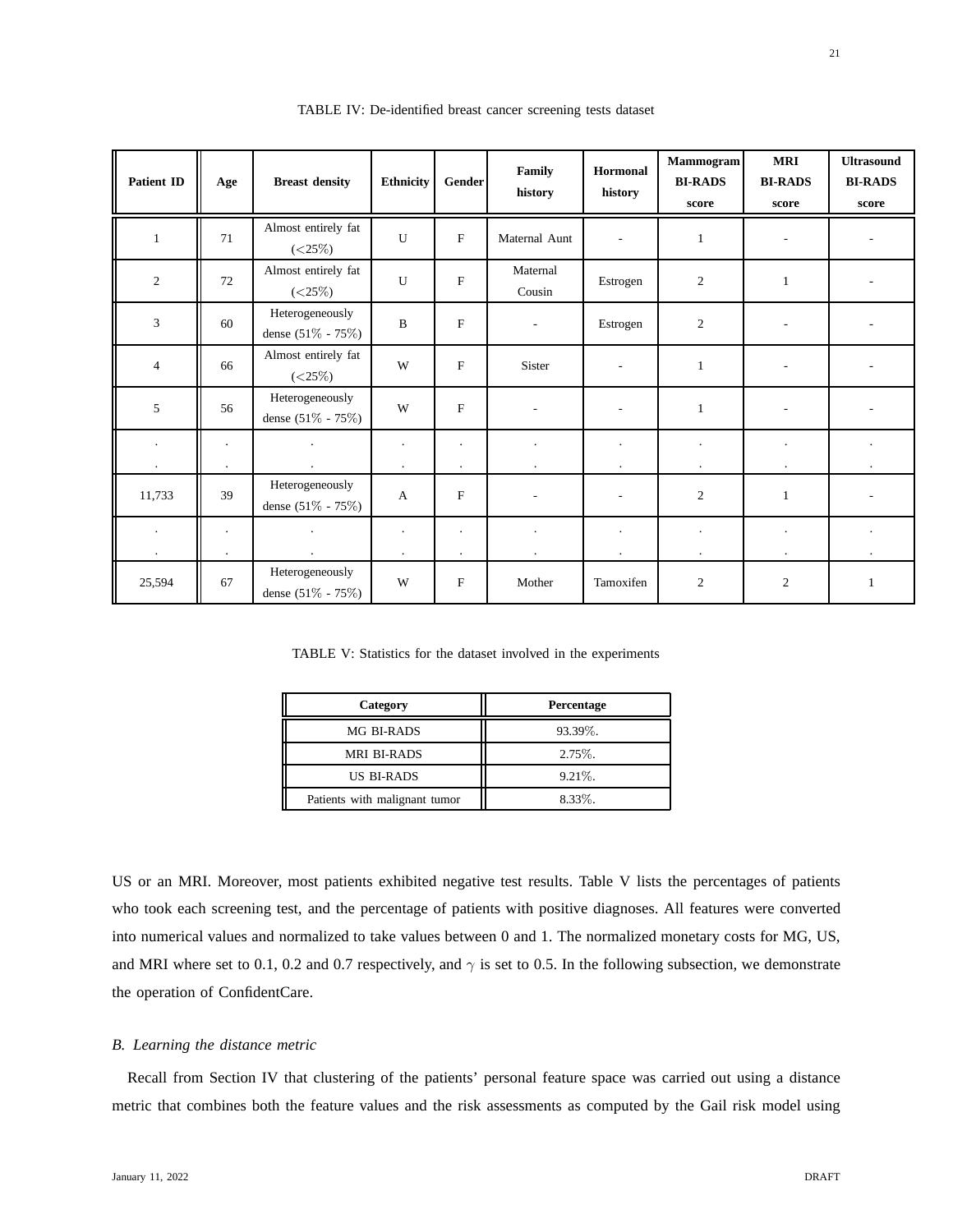

Fig. 4: Optimal selection for the distance metric parameter  $\beta$  for  $\eta = 0.1$  and  $\eta = 0.1$ .



Fig. 5: Histogram for the Gail risk assessments for patients in the dataset.

the parameter  $\beta$ . Setting the parameter  $\beta = 0$  corresponds to risk stratification, whereas setting  $\beta = 1$  corresponds to stratifying the personal feature space while disregarding the prior information provided by the Gail model. Since the Gail model does not incorporate all the patients features (e.g. family history), one expects that the best choice of  $\beta$  will be between 0 and 1, for that both the personal features and the risk assessments of the patients contains (non-redundant) information about patients' similarity. As shown in Fig. 4, for an FNR constraint of  $\eta = 0.1$ and confidence parameter of  $\delta = 0.05$ , we found that  $\beta = 0.75$  is the best choice of the distance metric since it maximizes the system's accuracy (FNR and FPR). This means that for  $\eta = 0.1$  and  $\delta = 0.05$ , it is better to incorporate more information from the personal features than from the risk assessment. Our interpretation for such a result is that since most of the patients in the dataset have a low to average risks as shown in the histogram plotted in Fig. 5, the information contained in the Gail risk assessment is not enough to differentiate between patients and bundle them into clusters. For the rest of this section, we use the value  $\beta = 0.75$  when running ConfidentCare in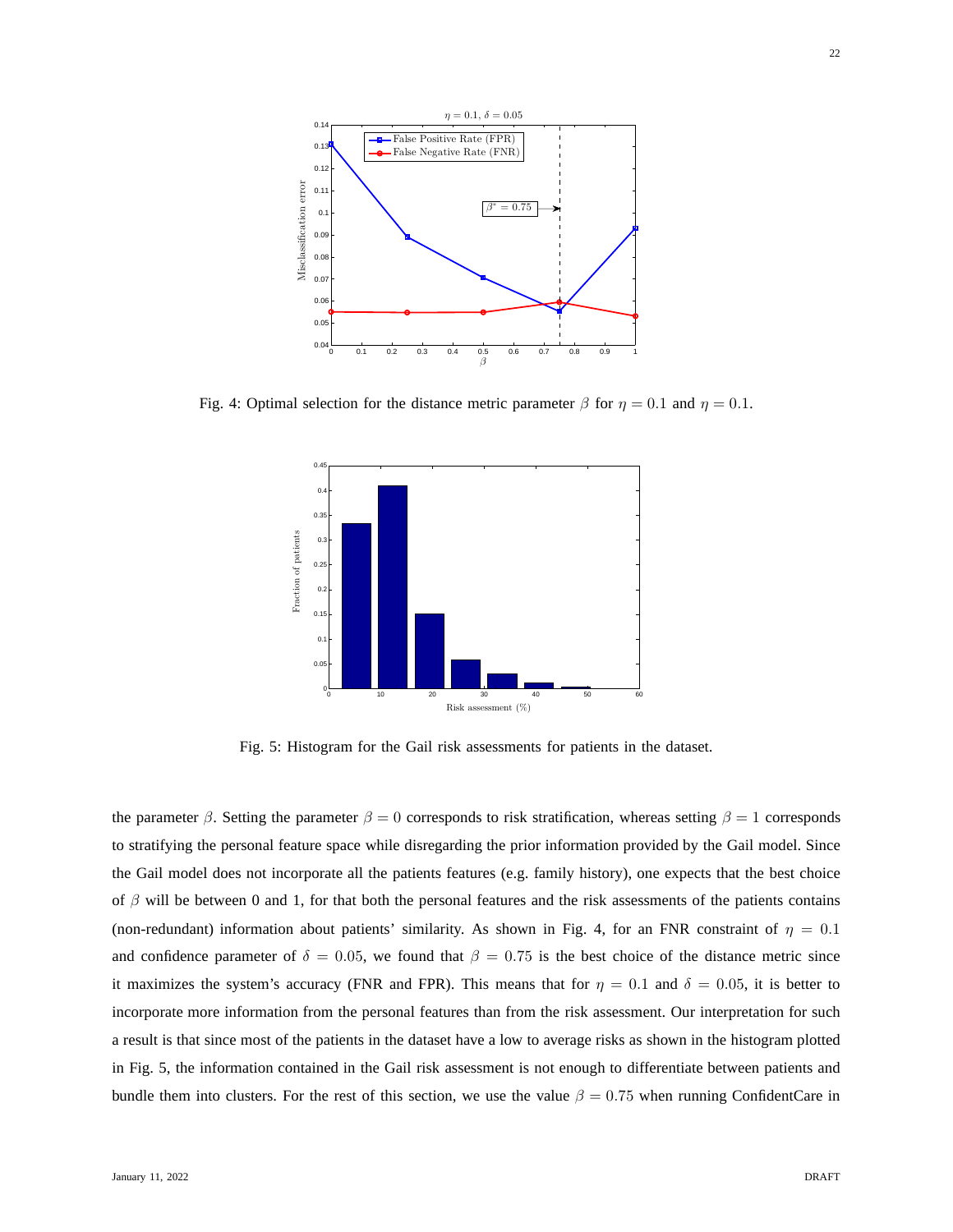

Fig. 6: The expected number of partitions (clusters) of the personal feature space versus the size of the training set



Fig. 7: Average normalized monetary cost endured by ConfidentCare for patients with different risk assessments.

all the experiments.

.

# *C. ConfidentCare operation*

In this subsection, we investigate the operation of ConfidentCare in terms of clustering and policy construction, endured monetary costs, and accuracy. As we can see in Fig. 6, ConfidentCare can (on average) discover more subgroups of patients for whom it can construct a screening policy with the desired confidence level as the size of the training data increases. This is intuitive since the more training instances are available, the more granular are the partitions that can be formed by the algorithm over the personal feature space. Note that for different settings for the constraint  $\eta$ , the possible levels of stratification are different. For a fixed size of the training data, as the FNR constraint becomes tighter, the level of personalization decreases. For instance, we can see in Fig. 6 that the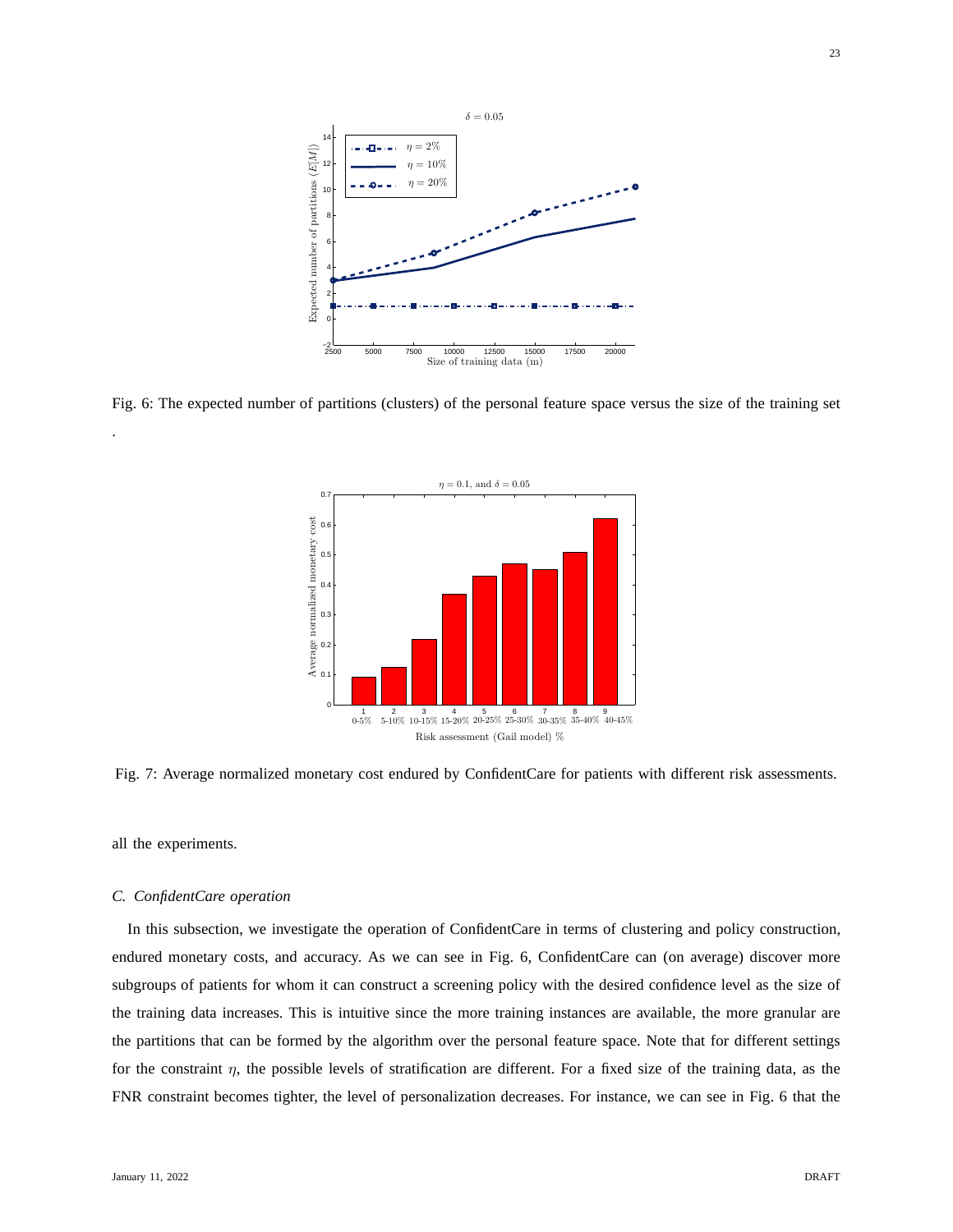

Fig. 8: FNR and FPR of ConfidentCare for different partitions of the personal feature space.



Fig. 9: The personal feature space partitions and the corresponding screening policy.



Fig. 10: The probability that the FNR of ConfidentCare is below  $\eta$  versus the confidence parameter  $\delta$ .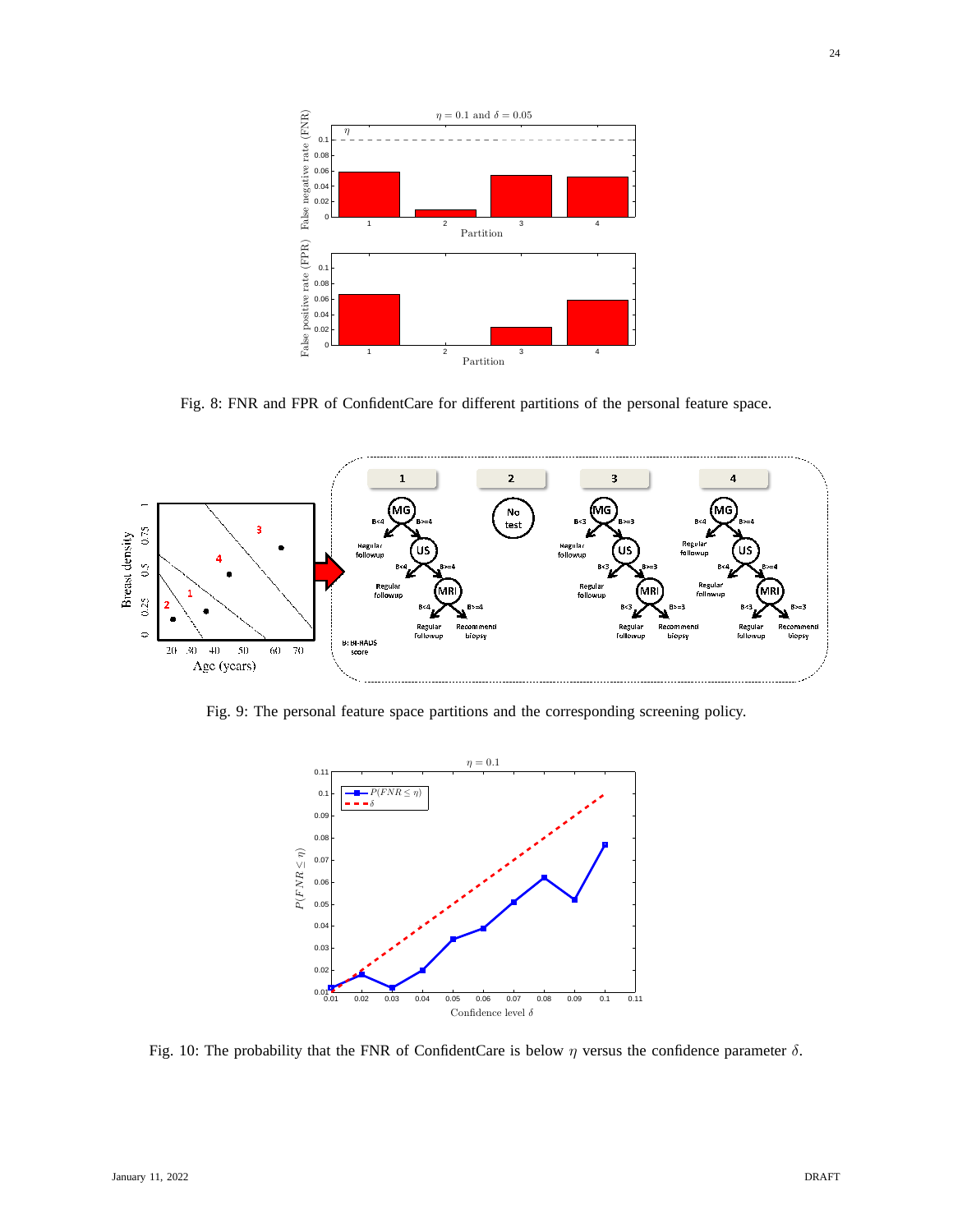25

expected number of partitions for  $\eta = 0.2$  is greater than that for  $\eta = 0.1$ , whereas for  $\eta = 0.02$  the system can never find any feasible partitioning of the feature space regardless of the size of the training data.

Fig. 7 shows the average (normalized) monetary costs endured by ConfidentCare for patients with different risk assessments. As the risk level increases, the costs increase consequently since ConfidentCaare would recommend more tests (including the expensive MRI test) to patients with high level of risk for developing breast cancer. This is again follows from the impact of personalization: only patients who need the screening tests are recommended to take it, for that the screening policy behaves differently for different patient subgroups.

In Fig. 8, we plot the FNR and FPR with respect to every partition constructed by the algorithm in a specific realization of ConfidentCare which was able to discover 4 partitions. It is clear that the FNR satisfies the constraint of  $\eta = 0.1$  for all partitions. The FPR for different partitions, for instance we can see that partition 2 has a FPR of 0, whereas other partitions have a non-zero FPR. In Fig. 9, we show the partitions (in a 2D subspace of the original personal feature space) and the constructed policy corresponding to each cluster. It can be seen that patients who are young in age and have low breast density are recommended to take no tests, whereas other subgroups are recommended to take a MG test. We also note that the policy is more aggressive for patients with high breast density, i.e. for partition 3, a relatively low BI-RADS score from a MG can still lead to a recommendation for an addition US or an MRI, whereas for other subgroups the policy is more conservative in terms of recommending additional screening tests. This is because detecting a tumor is more difficult for patients with high breast density.

Note that Fig. 8 represents just a single realization of ConfidentCare, and thus it does not reveal the amount of confidence we have in the algorithm being satisfying the FNR constraint with a high probability. In order to verify the confidence level in the policy constructed by ConfidentCare, we run the algorithm for 100 runs and see the fraction of time where the FNR in the testing set for any partition exceeds the threshold  $\eta$ . It can be seen that this is bounded by the specified confidence level  $\delta$ .

#### *D. ConfidentCare performance evaluation*

We compare the performance of ConfidentCare with that of the current clinical guidelines in order to assess the value of personalization in terms of cost-efficiency. We compare the monetary cost of ConfidentCare with that of the American Cancer Society (ACS) screening guidelines issued in 2015 [**?**]. The reason for selecting this specific CPG is that it already applies a coarse form of risk stratification: low, average and high risk women are recommended to take different sets of tests. In Fig. 11, we plot the distribution of the normalized monetary cost of ConfidentCare together with that of the ACS over different levels of risk. It is clear that ConfidentCare can save a significant amount of screening costs since it supports a finer stratification of the patients, and thus recommends screening tests only to patients who need them based on both their features the outcomes of the previous tests that they may have taken. The comparison in Fig. 11 is indeed subject to the selection of  $\eta$  and  $\delta$ . The more we relax the FNR and confidence constraints, the more savings we attain for the monetary costs. The cost-efficiency of ConfidentCare depends on the selection of  $\eta$  and  $\delta$ , which can be set by clinicians or institutions, and based on which the added value of a personalized system can be assessed.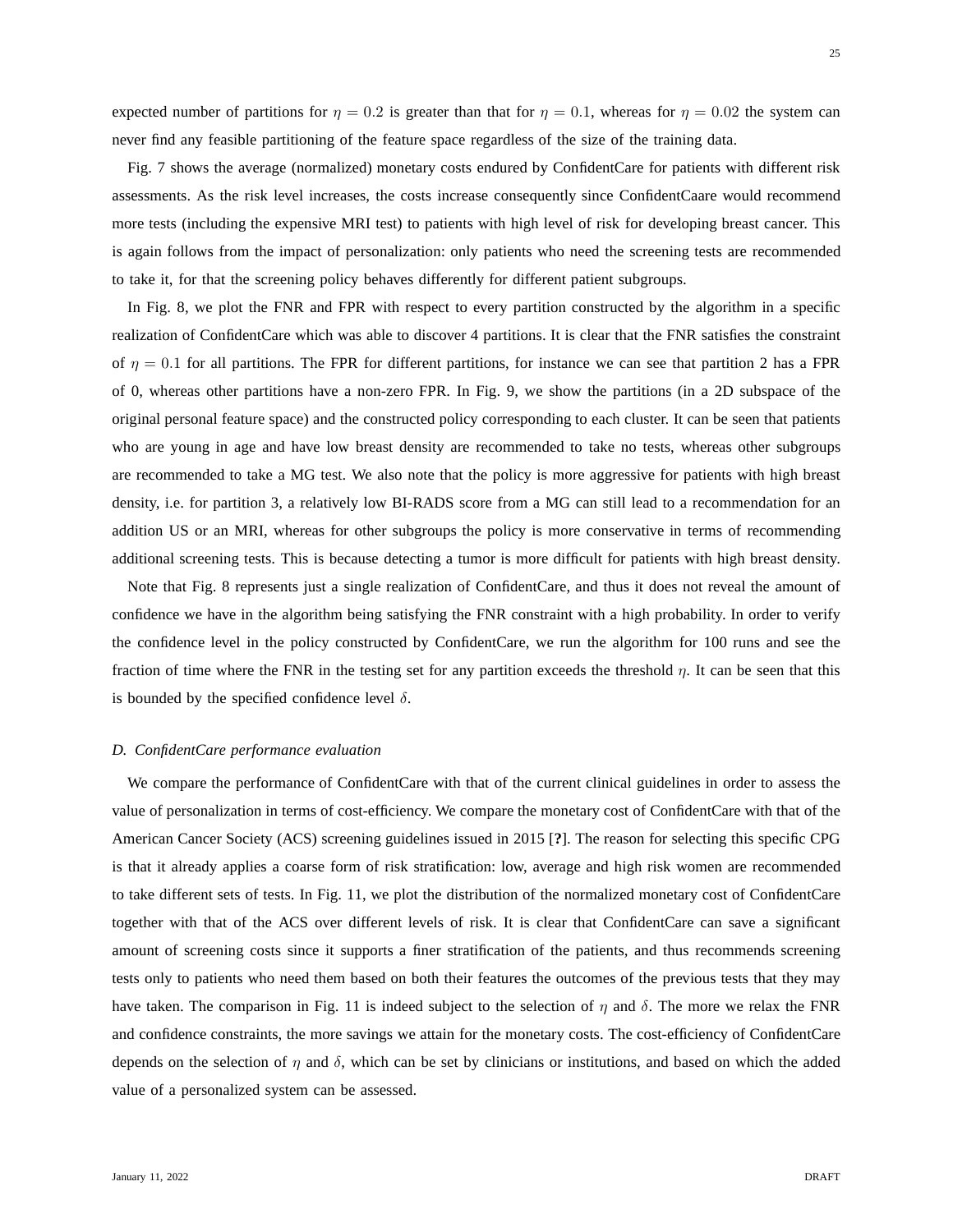

Fig. 11: Average normalized monetary cost versus risk assessment for ConfidentCare and the ACS guidelines.



Fig. 12: FNR and FPR of ConfidentCare and a single decision tree of screening tests.

Finally, we compare the accuracy of ConfidentCare with that of a single decision tree of tests that is designed in a "one-size-fits-all" fashion. In particular, we build a tree of tests using the conventional C4.5 algorithm [53], and then compare its performance with that of ConfidentCare with respect to every partition found by ConfidentCare. From Fig. 12, we can see that for the same realization illustrated in Fig. 8 and 9, both approaches have a comparable FNR, but ConfidentCare outperforms a single decision tree in terms of the FPR for all the 4 partitions. This is because ConfidentCare deals differently with women belonging to different subgroups as shown in Fig. 9, i.e. for instance women in partition 2 are not recommended to take any tests. In other words, ConfidentCare avoids recommending unnecessary tests, which reduces the rate of false positives. The average values of the FNR and FPR for 50 runs of ConfidentCare and a single decision tree are reported in Table VI, where a gain of 31.91% with respect to the FPR is reported.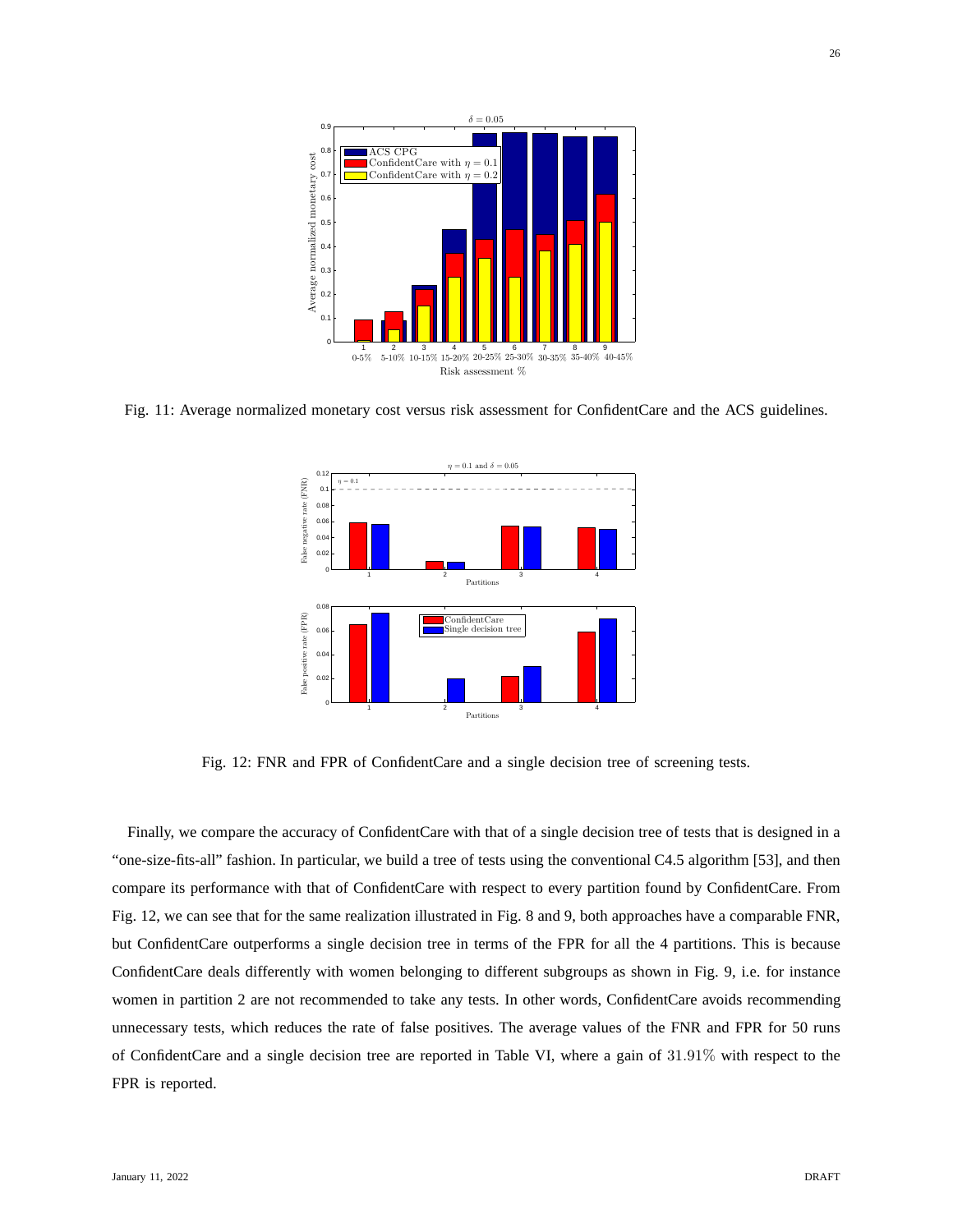| <b>Algorithm</b>          | <b>FNR</b> | <b>FPR</b> |
|---------------------------|------------|------------|
| Single C4.5 decision tree | 0.0501     | 0.0488.    |
| ConfidentCare             | 0.0512     | 0.037.     |



TABLE VI: FNR and FPR for ConfidentCare (with  $\eta = 0.1$  and  $\delta = 0.05$ ) and a single C4.5 decision tree

Fig. 13: Risk assessment over time for the representative patients (centroids) constructed by ConfidentCare.

#### *E. Discussions and future work*

The screening policy considered in this paper was concerned with managing the short-term screening procedure, i.e. the policy was recommending a sequence of screening tests for the patient based on the outcomes of those tests, and such tests are expected to be taken in a relatively short time interval. Our framework can be extended to design policies that are concerned with the long-term patient outcomes, and are capable of not only recommend tests to the patient, but also recommend the frequency with which screening should be carried out for different subgroups of patients. To see how our framework can be extended to handle such a setting, we plot the risk of developing breast cancer over time for the representative agents (centroids) of 4 clusters constructed in one realization of the algorithm in Fig. 13. Each cluster exhibits a different rate of risk growth over time, i.e. for instance while clusters 3 and 4 in Fig. 13 comprise women of almost the same age, patients in cluster 3 develop a risk for breast cancer more quickly than patients in cluster 4 due to other factors (e.g. family history). Thus, ConfidentCare can be modified to not only recommend a sequence of tests to patients in different clusters, but also to compute the optimal frequency of screening (steps over time for which the patient need to be regularly screened) that would maximize a long-term objective function. Intuitively, the frequency of screening would depend on the slope of the risk assessment over time, i.e. clusters with steeper slopes would demand more frequent screening. Our framework is well suited to capture such a setting, and the ConfidentCare algorithm can be modified to construct a screening policy that maximizes long-term outcomes with high levels of confidence.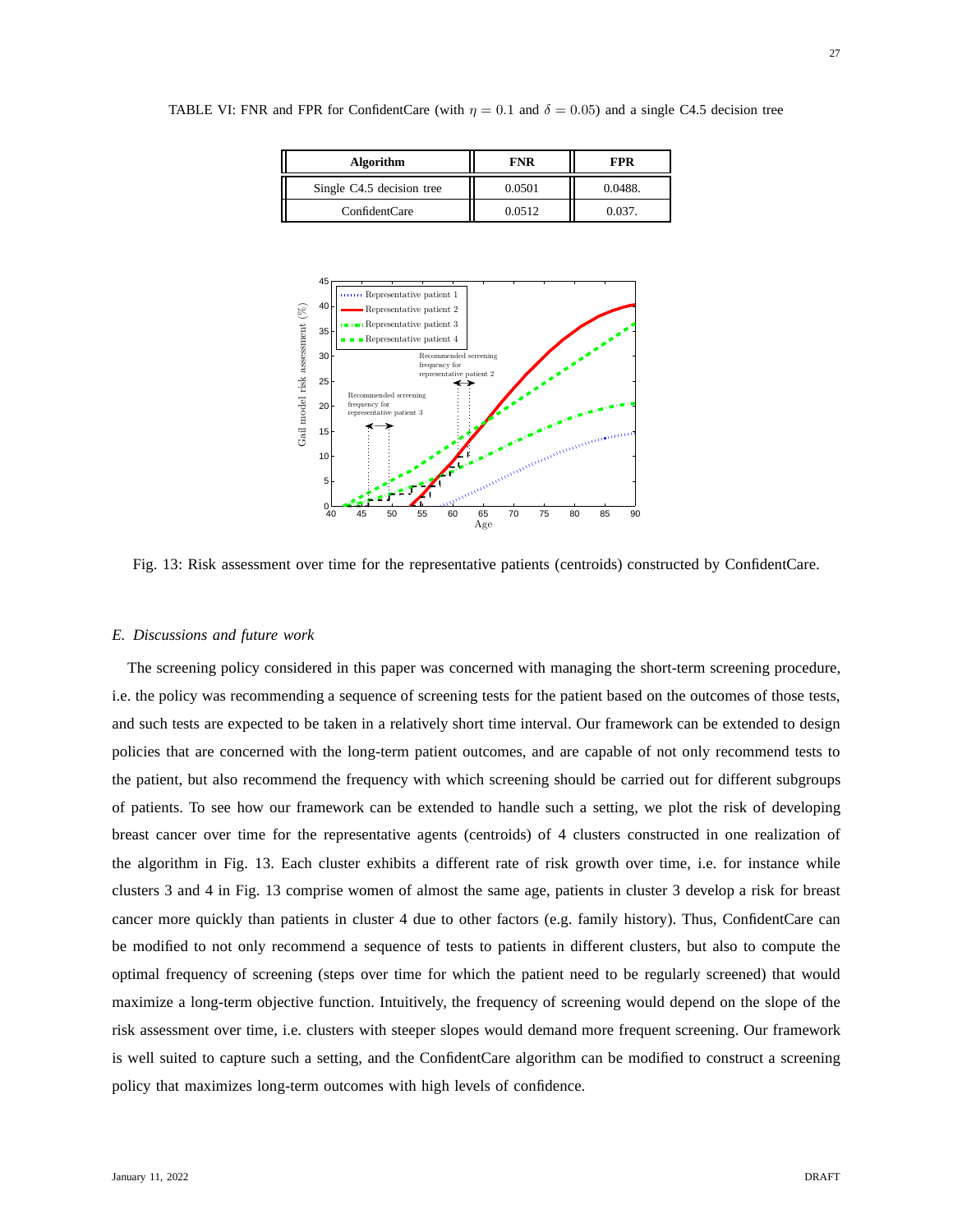# VI. CONCLUSIONS

In this paper, we presented ConfidentCare: a clinical decision support system that learns a personalized screening policy from the electronic health data record. ConfidentCare operates by stratifying the space of a woman? features and learning cost-effective, and accurate screening policy that is tailored to those features and are accurate with a high-level of confidence. ConfidentCare algorithm iteratively stratifies the patients' feature space into disjoint clusters and learns active classifiers associated with each cluster. We have shown that the proposed algorithm has the potential of improving the cost efficiency and accuracy of the screening process compared to current clinical practice guidelines, and state-of-the-art algorithms that do not consider personalization.

# ACKNOWLEDGMENT

We would like to thank Dr. Camelia Davtyan (Ronald Reagan UCLA Medical Center) for her valuable help and precious comments on the medical aspects of the paper. We also thank Dr. William Hoiles (UCLA) for the valuable discussions and comments that we had with him on this paper.

#### **REFERENCES**

- [1] M. A. Hamburg, F. S. Collins, "The path to personalized medicine," *New England Journal of Medicine,* vol. 363, no. 4, pp. 301-304, Jul. 2010.
- [2] L. Chin, J. N. Andersen, and P. A. Futreal, "Cancer genomics: from discovery science to personalized medicine," *Nature medicine,* vol. 17, no. 3, pp. 297-303, 2011.
- [3] L. Hood, S. H. Friend, "Predictive, personalized, preventive, participatory (P4) cancer medicine," *Nature Reviews Clinical Oncology,* vo. 8, no. 3, pp. 184-187, Mar. 2011.
- [4] https://www.whitehouse.gov/precision-medicine.
- [5] D. Patil, "The White House Precision Medicine Initiative: Technology Turned Innovative Solutions," *AAAS Annual Meeting 2016*, AAAS, Feb. 11-15, 2016.
- [6] L. Tabar, et al., "Reduction in mortality from breast cancer after mass screening with mammography: randomised trial from the Breast Cancer Screening Working Group of the Swedish National Board of Health and Welfare," *The Lancet*, vol. 325, no. 8433, pp. 829-832, 1985.
- [7] H. Weedon-Fekjaer, R. R. Pal, and J. V. Lars, "Modern mammography screening and breast cancer mortality: population study," *BMJ*, vol. 348, no. 3701, pp. 1-8, 2014.
- [8] C. Harding, F. Pompei, D. Burmistrov, H. G. Welch, R. Abebe, R. Wilson, "Breast cancer screening, incidence, and mortality across US counties", *JAMA internal medicine.,* vol. 175, no. 9, pp. 1483-1489, Sep. 2015.
- [9] N. J. Wald, "Guidance on terminology," *Journal of Medical Screening*, vol. 15, no. 1, pp. 50-50, 2008.
- [10] B. B. Spear, M. Heath-Chiozzi, and J. Huff, "Clinical application of pharmacogenetics," *Trends Mol. Med.*, vol. 7, no. 5, pp. 201-204, May 2001.
- [11] J. A. Tice, et al., "Mammographic breast density and the Gail model for breast cancer risk prediction in a screening population," *Breast cancer research and treatment*, vol. 94, no. 2, pp. 115-122, 2005.
- [12] M. H. Gail, L. A. Brinton, D. P. Byar, D. K. Corle, S. B. Green, C. Schairer, J. J. Mulvihill, "Projecting individualized probabilities of developing breast cancer for white females who are being examined annually," *J. Natl. Cancer Inst.,* vol. 81, no. 24, pp. 1879-1886, Dec. 1989.
- [13] J. P. Costantino, M. H. Gail, D. Pee, S. Anderson, C. K. Redmond, J. Benichou, and H. S. Wieand, "Validation studies for models projecting the risk of invasive and total breast cancer incidence," *J. Natl. Cancer Inst.,* vol. 15, no. 91, pp. 1541-1548, Sep. 1999.
- [14] M. H. Gail, J. P. Costantino, J. Bryant, R. Croyle, L. Freedman, K. Helzlsouer, and V. Vogel, "Weighing the Risks and Benefits of Tamoxifen Treatment for Preventing Breast Cancern," *Journal of the National Cancer Institute*, vol. 91, no. 21, pp. 1829-1846, 1999.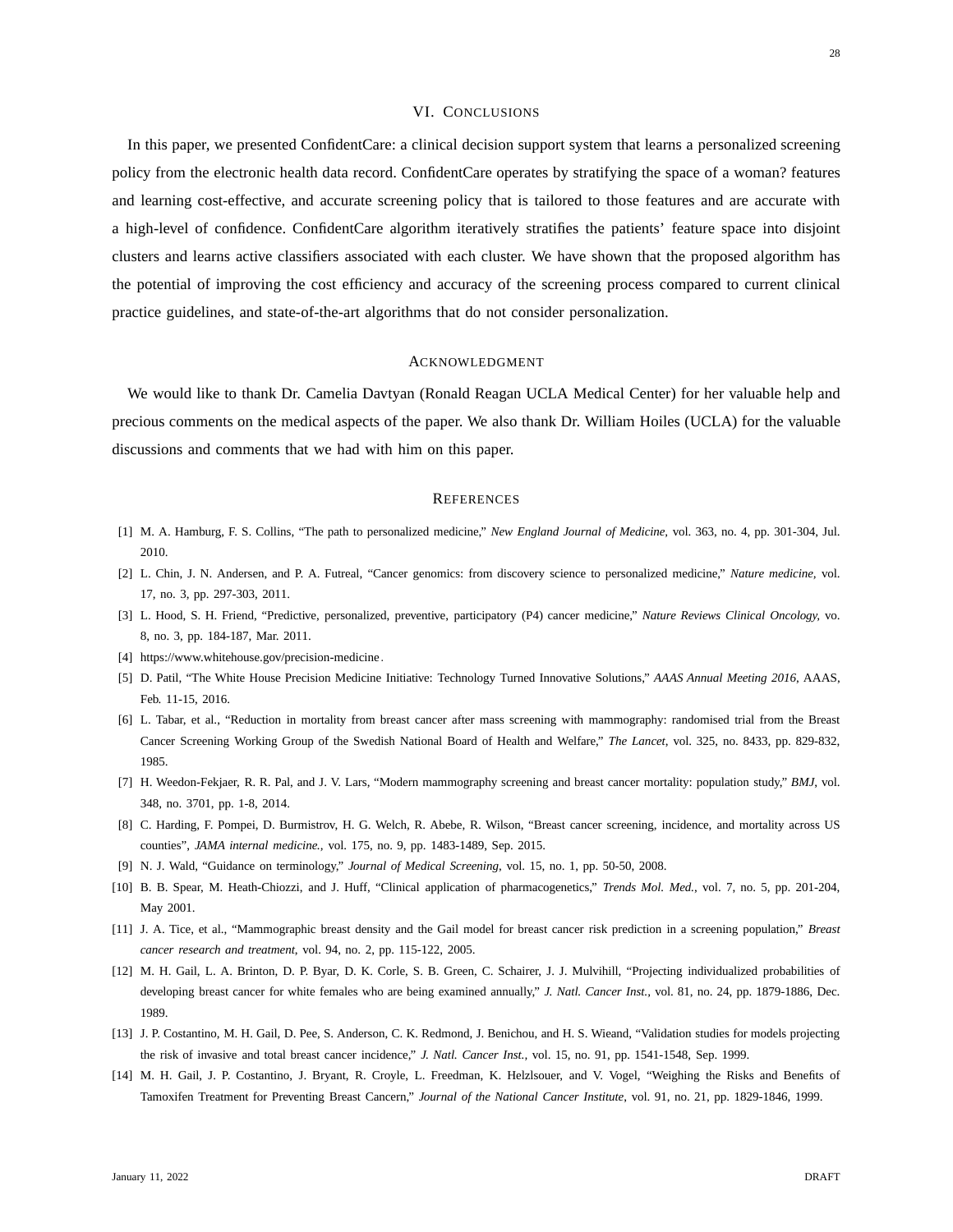- [15] J. T. Schousboe, K. Kerlikowske, A. Loh, S. R. Cummings, "Personalizing mammography by breast density and other risk factors for breast cancer: analysis of health benefits and cost-effectiveness," *Annals of internal medicine,* vol. 155, no. 1m pp. 10-20, Jul. 2011.
- [16] F. Cardoso, et al., "Locally recurrent or metastatic breast cancer: ESMO Clinical Practice Guidelines for diagnosis, treatment and follow-up," *Annals of oncology*, vol. 23, no. 7, 2012.
- [17] S. Aebi, et al., "Primary breast cancer: ESMO Clinical Practice Guidelines for diagnosis, treatment and follow-up," *Annals of oncology*,vol. 22, no. 6, 2011.
- [18] R. A. Smith, V. Cokkinides, A. C. von Eschenbach, B. Levin, C. Cohen, C. D. Runowicz, S. Sener, D. Saslow, and H. J. Eyre, "American Cancer Society guidelines for the early detection of cancer," *CA: a cancer journal for clinicians,* vol. 52, no. 1, pp. 8-22, Jan. 2002.
- [19] A. C. von Eschenbach, "NCI remains committed to current mammography guidelines," *The oncologist*, vol. 7, no. 3, pp. 170-171, 2002.
- [20] T. Onega, et al., "Breast cancer screening in an era of personalized regimens: A conceptual model and National Cancer Institute initiative for risk?based and preference?based approaches at a population level," *Cancer*, vol. 120, no. 19, pp. 2955-2964, 2014.
- [21] S. Molinaro, S. Pieroni, F. Mariani, M. N. Liebman, "Personalized medicine: Moving from correlation to causality in breast cancer," *New Horizons in Translational Medicine,* vol. 2, no. 2, Jan. 2015.
- [22] S. A. Feig, "Personalized Screening for Breast Cancer: A Wolf in Sheep's Clothing?", *American Journal of Roentgenology*, vol. 205, no. 6, pp. 1365-1371, Dec. 2015.
- [23] S.-H. Cho, J. Jeon, and S. I. Kim, "Personalized Medicine in Breast Cancer: A Systematic Review," *J. Breast Cancer,* vol. 15, no. 3, pp. 265-272, Sep. 2012.
- [24] J. S. Mandelblatt, N. Stout, and A. Trentham-Dietz, "To screen or not to screen women in their 40s for breast cancer: Is personalized risk-based screening the answer?" *Annals of internal medicine*, vol. 155, no. 1, pp. 58-60, 2011.
- [25] J. D. Keen, "Analysis of health benefits and cost-effectiveness of mammography for breast cancer," *Annals of internal medicine*, vol. 155, no. 8, 2011.
- [26] "ACR BI-RADS breast imaging and reporting data system: breast imaging Atlas 5<sup>th</sup> Edition," *American College of Radiology*, 2013.
- [27] L. Liberman and J. H. Menell, "Breast imaging reporting and data system (BI-RADS)," *Radiologic Clinics of North America*, vol. 40, no. 3, pp. 409-430, 2002.
- [28] R. D. Rosenberg, et al., "Effects of age, breast density, ethnicity, and estrogen replacement therapy on screening mammographic sensitivity and cancer stage at diagnosis: review of 183,134 screening mammograms in Albuquerque, New Mexico," *Radiology*, vol. 209, no. 2, pp. 511-518, 1998.
- [29] D. B. Rubin, M. J. van der Laan, "Statistical issues and limitations in personalized medicine research with clinical trials," *The international journal of biostatistics,* vol. 8, no. 1, Jul. 2012.
- [30] K. Kerlikowske, et al., "Likelihood ratios for modern screening mammography: risk of breast cancer based on age and mammographic interpretation," *JAMA*, vol. 276, no. 1, pp. 39-43, 1996.
- [31] S. A. Murphy, "Optimal dynamic treatment regimes," *Journal of the Royal Statistical Society: Series B (Statistical Methodology),* vol. 65, no. 2, pp. 331-355, May 2003.
- [32] E. B. Laber, D. J. Lizotte, M. Qian, W. E. Pelham, and S. A. Murphy, "Dynamic treatment regimes: Technical challenges and applications," *Electronic journal of statistics,* vol. 8, no. 1, Jan. 2014.
- [33] B. Chakraborty, and S. A. Murphy, "Dynamic treatment regimes," *Annual review of statistics and its application*, p. 447, 2014.
- [34] E. E. Moodie, T. S. Richardson, and D. A. Stephens, "Demystifying optimal dynamic treatment regimes," *Biometrics,* vol. 63, no. 2, pp. 447-455, Jun. 2007.
- [35] F. J. Diaz, M. R. Cogollo, E. Spina, V. Santoro, D. M. Rendon, and J. de Leon, "Drug dosage individualization based on a random-effects linear model," *Journal of biopharmaceutical statistics,* vol. 22, no. 3, pp. 463-484, May 2012.
- [36] W. Fan, S. J. Stolfo, and J. Zhang, "The application of adaboost for distributed, scalable and on-line learning," *in Proc. Fifth ACM SIGKDD Int. Conf. Knowledge Discovery and Data Mining*, ACM, pp. 362?66, 1999.
- [37] Y. Freund, and R. E. Schapire, "A decision-theoretic generalization of on-line learning and an application to boosting," *Computational Learning Theory*, pp. 23?7, Springer.
- [38] J. Z. Kolter, and A. M. Maloof,"Dynamic weighted majority: An ensemble method for drifting concepts," *Journal of Machine Learning Research,* vol. 8, pp. 2755?790, 2007.
- [39] N. Littlestone and M. K. Warmuth,"The weighted majority algorithm," *in the 30th IEEE Annual Symposium on Foundations of Computer Science*, pp. 256?61, 1989.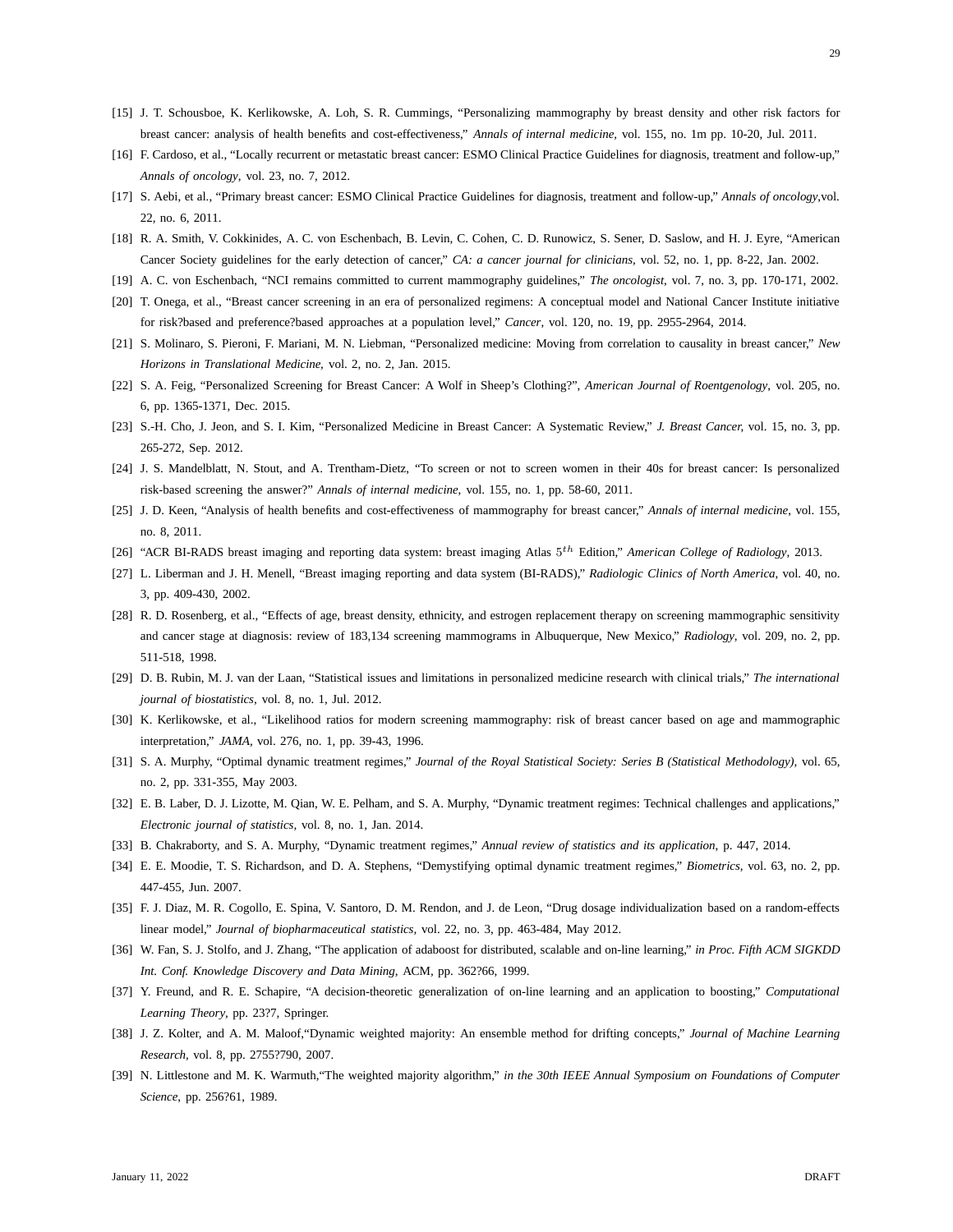- [40] C. Tekin, J. Yoon, M. van der Schaar, "Adaptive ensemble learning with confidence bounds for personalized diagnosis," *accepted for AAAI Workshop on Expanding the Boundaries of Health Informatics using AI (HIAI'16): Making Proactive, Personalized, and Participatory Medicine A Reality*, 2016.
- [41] R. S. Kulkarni, K. M. Sanjoy, and J. N. Tsitsiklis, "Active learning using arbitrary binary valued queries," *Machine Learning,* vol. 11, no. 1, pp. 23-35, 1993.
- [42] S. Tong and D. Koller, "Support vector machine active learning with applications to text classification," *The Journal of Machine Learning Research*, vol. 2, pp. 45-66, 2002.
- [43] C. Persello and L. Bruzzone, "Active and semisupervised learning for the classification of remote sensing images," *IEEE Trans. Geosci. and Remote Sens.,* vol. 52, no. 11, pp. 6937-6956, Nov. 2014.
- [44] R. Greiner, A. J. Grove, D. Roth, "Learning cost-sensitive active classifiers," *Artificial Intelligence,* vol. 139, no. 2, pp. 137-174, Aug. 2002.
- [45] A. Freitas, A. Costa-Pereira, P. Brazdil, "Cost-sensitive decision trees applied to medical data," *in Data Warehousing and Knowledge Discovery, Springer Berlin Heidelberg*, pp. 303-312, Jan. 2007.
- [46] C. X. Ling, Q. Yang, J. Wang, S. Zhang, "Decision trees with minimal costs," *in Proc. of ICML*, p. 69, Jul. 2004.
- [47] S. Yu, B. Krishnapuram, R. Rosales, and R. B. Rao, "Active sensing," *International Conference on Artificial Intelligence and Statistics,* 2009.
- [48] S. Lomax, and S. Vadera, "A survey of cost-sensitive decision tree induction algorithms," *ACM Computing Surveys (CSUR),* vol. 45, no. 2, 2013.
- [49] V. Bryant, "Metric Spaces: Iteration and Application," *Cambridge University Press*, 1985.
- [50] S. S.-Shwartz, S. B.-David, "Understanding Machine Learning: From Theory to Algorithms," *Cambridge University Press*, 2014.
- [51] P. S. Lloyd, "Least squares quantization in PCM," *IEEE Trans. Info. Theory,* vol. 28, no. 2, pp. 129-137, 1982.
- [52] L. Hyafil and Ronald L. Rivest, "Constructing optimal binary decision trees is NP-complete," *Information Processing Letters*, vol. 5, no. 1, pp. 15-17, 1976.
- [53] J. R. Quinlan, "C4.5: programs for machine learning," *Elsevier*, 2014.